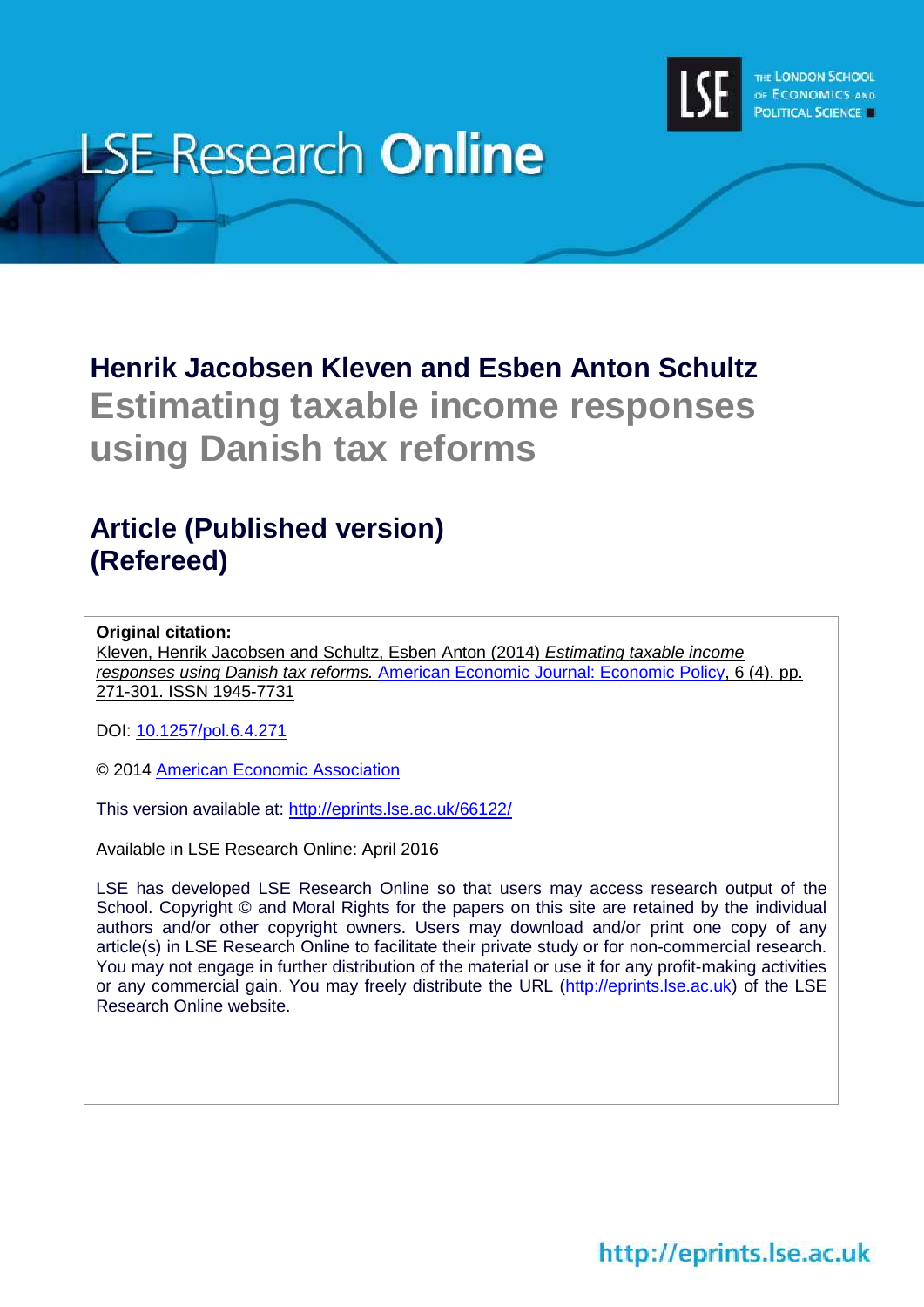### Estimating Taxable Income Responses Using Danish Tax Reforms[†](#page-1-0)

*By* Henrik Jacobsen Kleven and Esben Anton Schultz[\\*](#page-1-1)

*This paper estimates taxable income responses using a series of Danish tax reforms and population-wide administrative data since 1980. The tax variation and data in Denmark makes it possible to overcome the biases from nontax changes in inequality and mean reversion that plague the existing literature. We provide compelling graphical evidence of taxable income responses*, *arguably representing the first nonparametrically identified evidence of taxable income elasticities using tax reforms. We also present panel regression evidence that is extremely robust to specification*, *unlike previous results which have been very sensitive.* (*JEL* D31, H24, H31, J22)

**The modern literature on behavioral responses to taxes has shifted much of its A** focus from the elasticity of hours worked to the elasticity of taxable income. Effects on taxable income capture the full range of behavioral responses, including hours worked, unobserved effort, career choices, and tax avoidance and evasion, and therefore provide a more complete picture of the distortionary effects of taxation. Under certain conditions, as argued by Feldstein (1995, 1999), the elasticity of taxable income provides a sufficient statistic for efficiency and optimal taxation, which places this parameter at the center stage of all the major normative questions in public finance $1$ 

A large and growing literature estimates the elasticity of taxable income using tax return data, as recently surveyed by Saez, Slemrod, and Giertz (2012). Much of this work is based on the United States and uses as its source of identification a series of tax reforms in the 1980s and 1990s that were associated with substantial tax changes at the top of the income distribution (e.g., Feldstein 1995; Auten and Carroll 1999; Moffitt and Wilhelm 2000; Goolsbee 2000; Gruber and Saez 2002; Kopczuk 2005;

<span id="page-1-1"></span><sup>\*</sup>Kleven: London School of Economics, Houghton Street, London WC2A 2AE, United Kingdom (e-mail: [h.j.kleven@lse.ac.uk](mailto:h.j.kleven@lse.ac.uk)); Schultz: Kraka, Kompagnistræde 20A, DK-1208 Copenhagen K (e-mail: [ess@kraka.org](mailto:ess@kraka.org)). We thank Raj Chetty, John Friedman, Hilary Hoynes, Niels Johannesen, Wojciech Kopczuk, Claus Kreiner, Tore Olsen, Emmanuel Saez, Monica Singhal, Joel Slemrod, and anonymous referees for helpful comments and suggestions. We are grateful to the Centre for Applied Microeconometrics (CAM) at the University of Copenhagen for data access, and<br>to the Tuborg Foundation and the Economic Policy Research Network (EPRN) for financial support.

<span id="page-1-0"></span> $\hbar$ Go to [http://dx.doi.org/10.1257/po](http://dx.doi.org/10.1257/pol)[l.6.4.271](http://dx.doi.org/10.1257/pol.6.4.271) to visit the article page for additional materials and author disclosure statement(s) or to comment in the online discussion forum.

<span id="page-1-2"></span><sup>&</sup>lt;sup>1</sup>The general condition for the elasticity of taxable income to be the (only) sufficient statistic for welfare analysis is that there exists a *single wedge* between the social marginal costs and benefits of *any* change in taxable income, independently of its source. This is unlikely to be fully satisfied as different types of taxable income responses (such as hours worked, wage bargaining, income shifting, and tax evasion) are associated with different wedges due to different fiscal and other externalities in which case some degree of decomposition is required.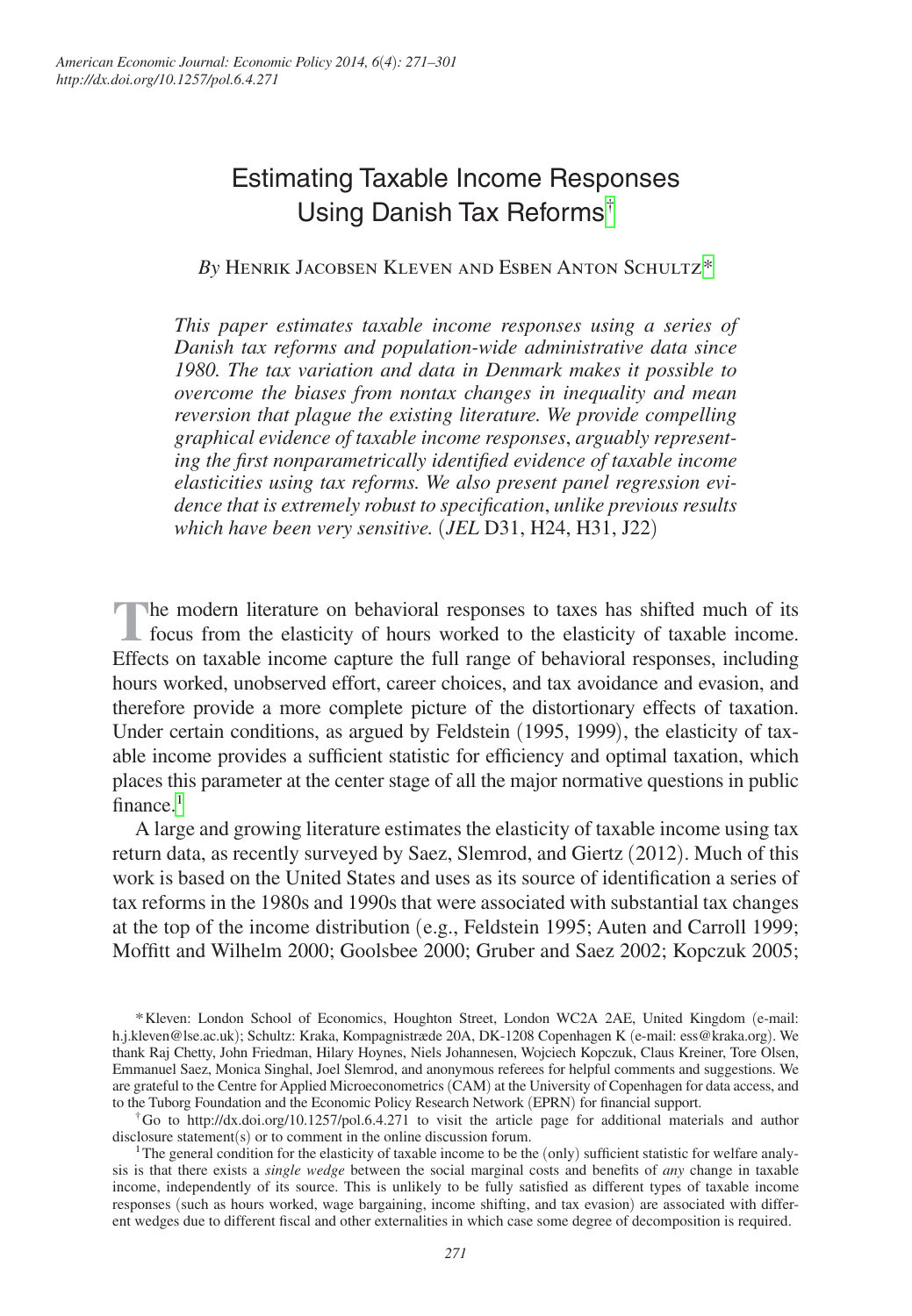and Giertz 2007). In addition to the US literature, a number of recent studies estimate taxable income responses in other countries that have lowered marginal tax rates at the top of the income distribution, including the United Kingdom (Brewer, Saez, and Shephard 2010), Canada (Sillamaa and Veall 2001; Saez and Veall 2005), Norway (Aarbu and Thoresen 2001), Sweden (e.g., Hansson 2007; Blomquist and Selin [2](#page-2-0)010; Gelber 2012), and Poland (Kopczuk 2012).<sup>2</sup>

Reforms that target strongly the top of the income distribution provide interesting variation, but are also associated with some important empirical difficulties. Because the allocation of tax treatments is determined by pre-reform income level, we have to consider the possibility that different income groups differ in a number of nontax dimensions that impact on taxable income and are correlated with the tax law changes. This problem is reinforced by the fact that tax return data contain typically very little information about taxpayers besides income variables and tax rates, making it difficult to control for any nontax differences across different taxpayers.

Two key problems have been discussed extensively in the literature (e.g., Slemrod 1998; Saez 2004; Saez, Slemrod, and Giertz 2012). First, it is very hard to disentangle tax-driven changes in top incomes from changes that are driven by nontax factors such as skill-biased technical progress and globalization. This problem is particularly important in countries that have experienced strong secular increases in top income shares. When considering tax cuts at the top of the distribution, this may result in a substantial upward bias in the elasticity estimates. Second, defining treatments and controls according to pre-reform income level creates a mean-reversion problem, because a taxpayer with a positive income shock in the pre-reform year will tend to have a lower income in the following years, independently of the reform. For tax cuts at the top, this biases elasticity estimates downward. In order to correct for the two biases mentioned above, the literature has attempted to control in a number of ways for pre-reform income levels. However, the richness of such income controls is constrained by the fact that the identification comes from different tax changes across pre-reform income levels, and in general the results turn out to be very sensitive to specification.

This paper estimates taxable income responses using a series of Danish tax reforms and rich administrative data covering the full Danish population since 1980. Unlike US studies, the dataset combines tax return information with detailed labor market, education, and sociodemographic information. Besides the quality of the data, the Danish setting offers two important advantages allowing us to overcome the biases discussed above.

First, the Danish income distribution has been much more stable than in most other countries, including English-speaking countries and other Nordic countries

<span id="page-2-0"></span><sup>&</sup>lt;sup>2</sup> Alongside the literature using tax reforms to estimate taxable income responses, a recent literature estimates taxable income responses using bunching at kinks or notches (Saez 2010; Chetty et al. 2011; Kleven and Waseem 2013). While bunching provides a compelling source of identification in theory, a key limitation in practice is that there tends to be very little bunching in empirical distributions and so the estimated elasticities are often tiny. The likely explanation is the presence of optimization frictions such as switching and attention costs combined with the fact that the utility gain of bunching in response to kinks is typically not very large (Chetty et al. 2011; Chetty 2012). Attenuation bias from frictions can be controlled for using notches (Kleven and Waseem 2013), but this source of variation is not always available. We come back to the question of frictions below.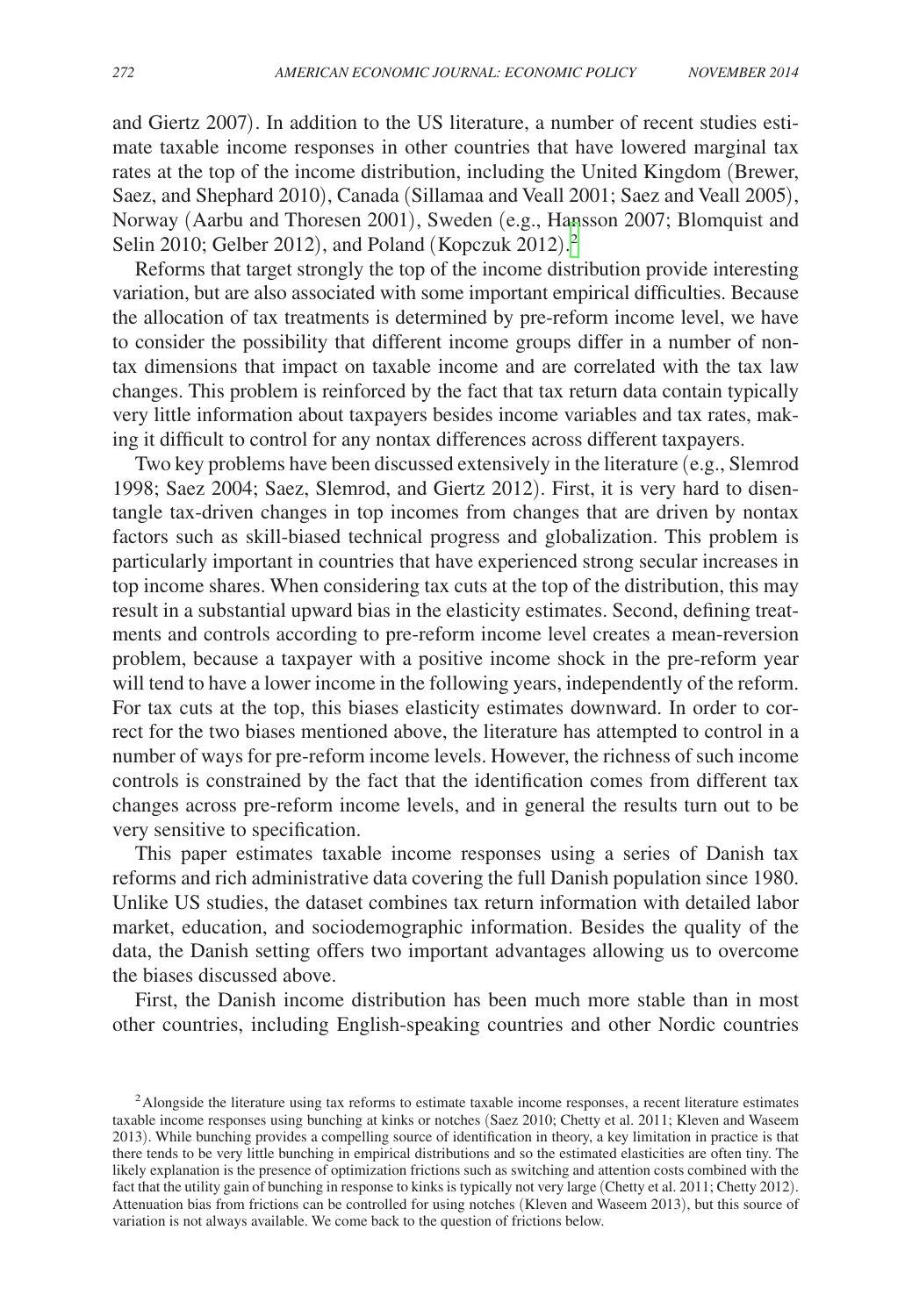

Figure 1. The Evolution of Top Income Shares in Denmark

*Notes:* The income shares are based on tax return information and a broad income measure including labor income, other personal income, and capital income (as defined in detail in Table 1). The sample includes all personal income tax filers aged 25–55.

that have provided testing grounds for previous taxable income studies.<sup>[3](#page-3-0)</sup> To provide evidence on this, Figure 1 shows the evolution of Danish top income shares since the early 1980s based on a broad income measure including all labor income and capital income. We see that top income shares in Denmark have been remarkably constant over time. The stable income distribution in Denmark eliminates the threat to identification coming from nontax changes in inequality and therefore isolates mean-reversion as the key source of bias that must be controlled for.

Second, we exploit a series of tax reforms that create large and compelling identifying variation. In some years, the variation created by the Danish tax reforms is larger than the variation created by the major US tax reforms of the 1980s, and importantly the Danish variation does not feature the same strong correlation with income level as the US variation. The Danish reforms are associated with three main changes: (i) differential changes in marginal tax rates across different tax brackets, (ii) changes in bracket cutoffs that move large groups of taxpayers to different brackets, and (iii) a change from symmetric to asymmetric treatment of different income components (labor income, capital income, and deductions). The combination of points (i) and (ii) create large and nonlinear tax variation through the income distribution in a way that is not systematically correlated with income level. Point (iii) implies that income composition, besides income level, plays a key role for the tax bill, thereby creating variation across individuals at the same income level. All three changes together therefore create very rich identifying variation.

Because the tax system imposes differential treatment of different income types (labor income, capital income, and deductions), we estimate separately the

<span id="page-3-0"></span><sup>&</sup>lt;sup>3</sup>An international overview of the long-run evolution of top income shares in more than 20 countries (but not including Denmark) is provided by Atkinson, Piketty, and Saez (2011).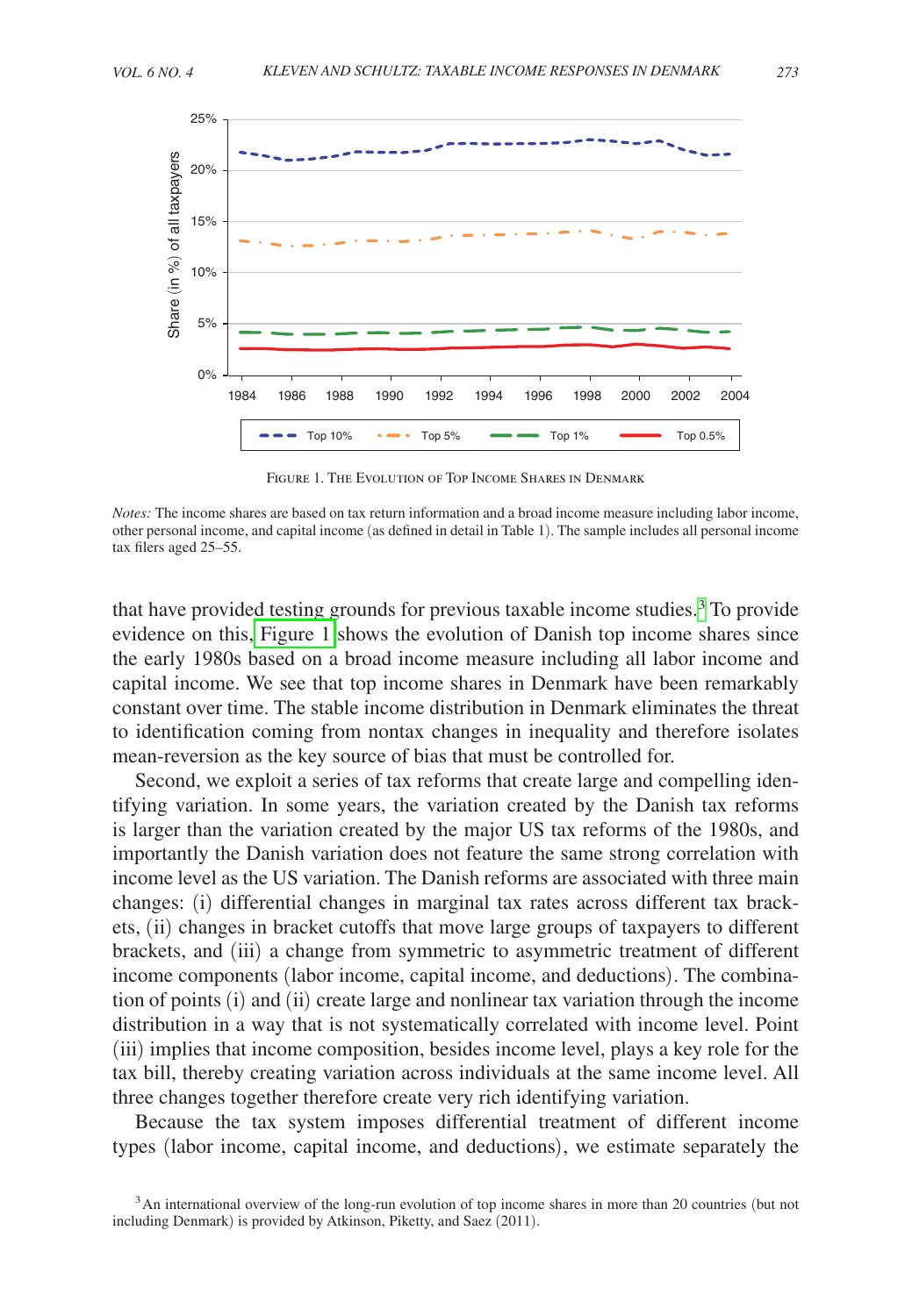elasticities of taxable labor income and taxable capital income with respect to the marginal tax rate on each. In the presence of multiple tax bases with different tax rates, the *overall* taxable income elasticity is no longer a sufficient statistic for welfare analysis; one must in general estimate both own-tax and cross-tax elasticities for each base as we do here.<sup>4</sup> Nevertheless, for comparability with the existing literature, we also present estimates of the overall taxable income elasticity with respect to a joint increase in the marginal tax rate on the underlying components.

Our main findings are the following. First, considering a large and salient tax reform in the 1980s, we present compelling graphical evidence of behavioral responses for both labor and capital income. The evolution of labor and capital income in a treatment group (facing large tax cuts) and a control group (facing tax increases) are completely parallel in the pre-reform period and then diverge sharply just after the reform. A difference-in-differences approach based on the graphical analysis produces elasticities in the range of 0.2–0.3. We view these findings as a key contribution of the paper, especially considering that the previous taxable income literature has been unable to produce compelling nonparametric evidence of this kind.

Second, turning to panel regressions using all tax reform variation over a long time period, we find that elasticities are in general quite modest. Labor income elasticities are around 0.05 for wage earners and 0.10 for self-employed individuals, while capital income elasticities are around two to three times larger than labor income elasticities. Third, behavioral elasticities are larger when estimated from large tax reform episodes than from small tax reform episodes, consistent with the general argument by Chetty et al. (2011) and Chetty (2012) that large tax changes are more likely to overcome optimization frictions and therefore reveal the structural long-run elasticity. We find that the large tax reform variation in the 1980s is associated with a population-wide labor income elasticity of 0.12—and about twice as high when zooming in on the very largest tax variation in the data—whereas the smaller tax reform variation of the 1990s and 2000s is associated with a labor income elasticity of only 0.02. Interestingly, our labor income elasticity obtained from a large Danish tax reform is an order of magnitude larger than the labor income elasticity that can be obtained from the largest and most salient Danish tax kink (Chetty et al. 2011), suggesting that reform-based estimates are potentially more revealing of long-run (frictionless) behavior than bunching-based estimates. Finally, using the existence of sharp differential tax variation across income types, we are able to estimate separately own-tax and cross-tax elasticities of labor income and capital income. These estimates indicate that the two income types are substitutes, consistent with the presence of income-shifting behavior. Although the importance of shifting for estimating and interpreting taxable income responses has been discussed extensively (e.g., Saez, Slemrod, and Giertz 2012), our study appears to be the first in the taxable income literature that tackles such cross-effects directly.

<span id="page-4-0"></span><sup>4</sup>This general insight is relevant for most countries in the world, including the United States. As a specific example, consider the argument by Saez, Slemrod, and Giertz (2012) that the US elasticity of taxable income is not a sufficient statistic due to the presence of both personal and corporate tax bases with potential shifting (i.e., cross-tax effects) between the two.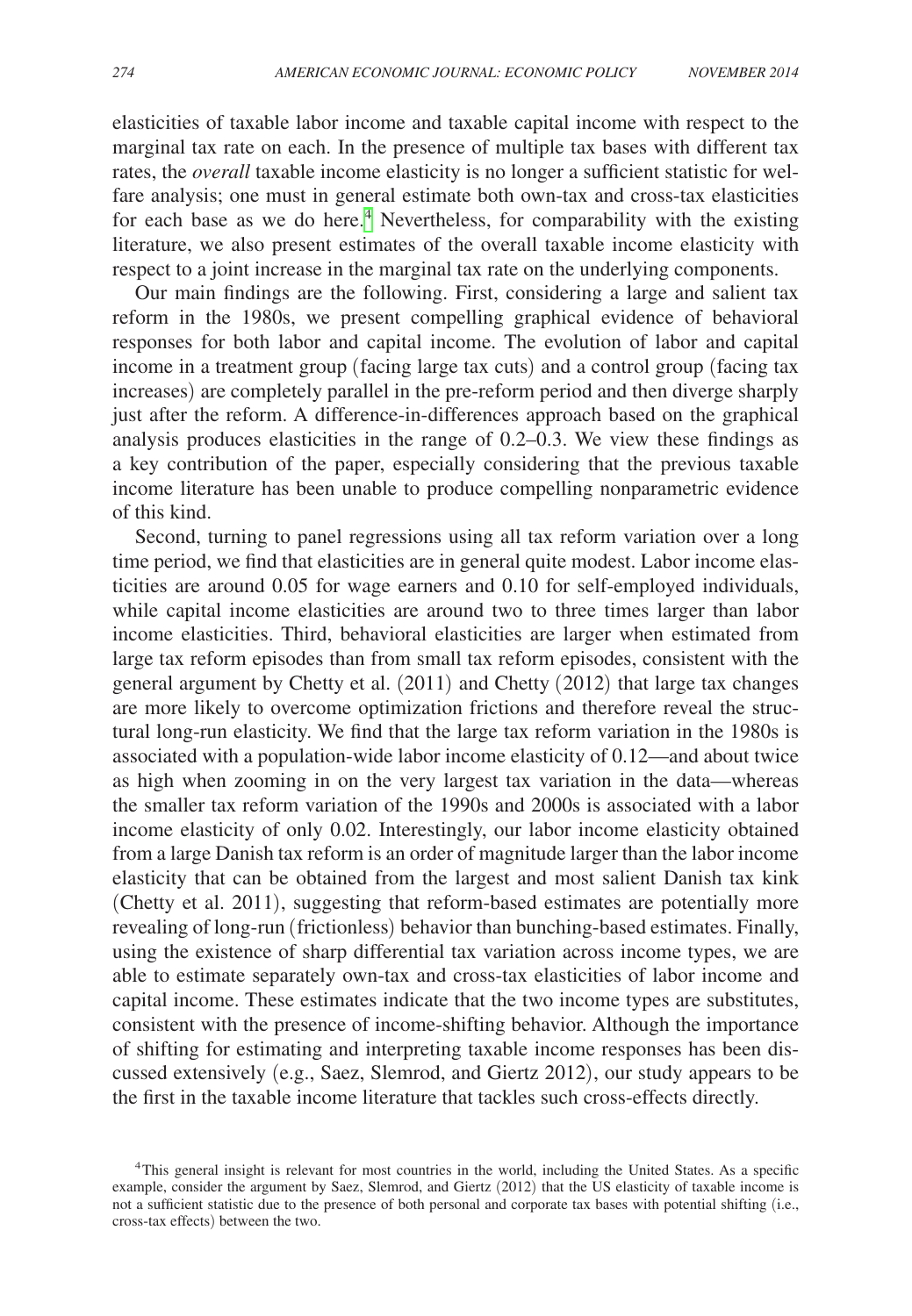Importantly, we show that the above findings are extremely robust to empirical specification, including socioeconomic controls and the specification of pre-reform income controls (which have been so crucial in previous work). The robustness of our findings is a result of the stable income distribution and the rich tax variation in Denmark. We therefore conclude that the Danish context offers a useful laboratory for a credible identification of taxable income responses.

The paper proceeds as follows. Section I describes the Danish tax system and tax reforms. Section II describes the data and Section III sets out the empirical strategy. Section IV presents empirical results and Section V concludes.

#### **I. The Danish Tax System and Tax Reforms**

The Danish personal income tax treats different income forms in a partially separate fashion, as opposed to standard tax systems that apply a progressive rate structure to a single measure of taxable income. As shown in [Table 1,](#page-6-0) the income concepts of the Danish income tax are labor income (LI), personal income  $(PI = LI + other PI)$ , capital income exclusive of stock income  $(CI)$ , stock income (SI), deductions (D), and taxable income (TI =  $PI + CI + SI - D$ ). These income concepts are aggregated into several different tax bases that are taxed at different rates. The definition of those bases as well as the associated tax rates have undergone substantial changes over time due to a series of tax reforms, and this is the variation that we exploit to estimate behavioral elasticities.

Taxes are divided into national and regional taxes, which are enforced and administered in an integrated system. At the national level, a series of important tax acts have been implemented in recent decades. The tax acts analyzed here are the 1987 reform, the 1994 reform, the 1999 reform (called the *Pentecost Package*), and the 2004 reform (called the *Spring Package*). Most of these reforms were phased in over several years, which generates considerable tax variation in most years of the period we consider. We also exploit changes in tax schedules at the regional level, but those changes have been much smaller and are more uniform across taxpayers than the national changes.

The national income tax is divided into three main brackets: a bottom bracket, a middle bracket, and a top bracket. The past 25 years of tax reform have been associated with three main changes. First, a lowering of marginal tax rates in each bracket, with larger cuts in the middle and top brackets than in the bottom bracket. Second, a substantial broadening of the tax base as negative capital income and deductions were prevented from offsetting positive income on a one-to-one basis. This change was implemented by changing the tax schedule from a function of total taxable income (TI) to a function of each of the underlying income components (LI, PI, CI, SI, D), with a higher marginal tax rate on labor income than on the other income components as well as a higher marginal tax on positive income than on negative income (such as mortgage interest and deductions). With the exception of stock income, the taxation of the different income components is not fully separate and cross-effects in the tax function are therefore non-zero. Third, adjustments of bracket cutoffs that did not correspond to the base broadening, thereby pushing taxpayers into higher brackets. This bracket push combined with the fact that tax rates were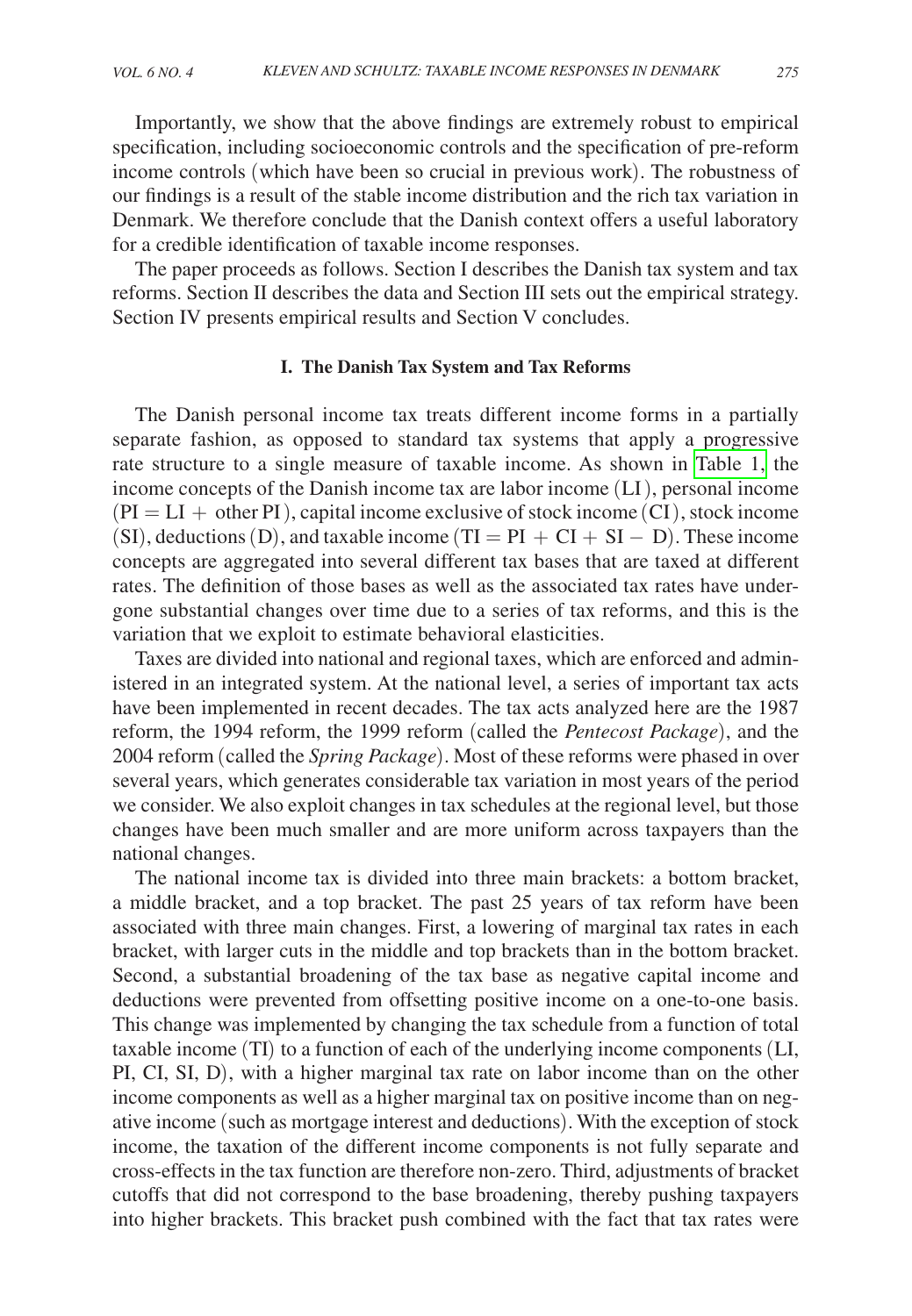<span id="page-6-0"></span>

| Income concept                 | Acronym | Main items included                                                                                                               |
|--------------------------------|---------|-----------------------------------------------------------------------------------------------------------------------------------|
| 1. Labor income                | LI      | Salary, wages, honoraria, fees, bonuses, fringe benefits, business earnings                                                       |
| 2. Personal income             | PI      | $LI$ + transfers, grants, awards, gifts, received alimony $-$<br>Labor Market Contribution, certain pension contributions         |
| 3. Capital income              | CI.     | Interest income, rental income, business capital income -<br>interest on debt (mortgage, bank loans, credit cards, student loans) |
| 4. Stock income                | SІ      | Dividends and realized capital gains from shares                                                                                  |
| 5. Deductions                  | D       | Commuting, union fees, UI contributions, other work expenditures,<br>charity, paid alimony                                        |
| 6. Taxable income <sup>a</sup> | TI      | $PI + CI + SI - D$                                                                                                                |

Table 1—Income Concepts in the Danish Individual Income Tax

a The definition of taxable income in this table does not correspond to what is currently labeled taxable income in the Danish tax code, which excludes stock income as it is taxed on a separate schedule (see Table 2).

reduced within each bracket imply substantial and very heterogeneous tax rate variation through the income distribution. All of the changes together create strong variation across taxpayers at different income levels, across taxpayers at similar income levels (but different income compositions), and across different income types.

[Table 2](#page-7-0) shows tax rates and tax bases in four specific years: 1986 (before the 1987 reform), 1993 (before 1994 reform), 1998 (before the 1999 reform), and 2005 (after the 1999 and 2004 reforms). The tax system consists of a flat regional tax (shown for the average municipality) along with progressive national taxes levied on varying tax bases. Besides the national bottom, middle, and top taxes that are present throughout the period, there are social security contributions, labor market contributions, and an EITC (Earned Income Tax Credit) featured during different parts of the period. The tax rates shown in the table are cumulative such that a taxpayer in the top bracket is subject to the sum of the bottom, middle, and top taxes (along with the other flat taxes). [5](#page-6-1) The table shows the tax base changes mentioned above. In the mid-1980s, all tax rates applied to overall taxable income, whereas in the 1990s and 2000s no tax rate applies to this net income measure. In 2005, for example, tax liability is calculated from four different tax bases: taxable income exclusive of stock income  $(PI + CI - D)$ , personal income plus positive net capital income  $(PI + [CI > 0]),$  labor income (LI), and stock income (SI).

Two points are worth making regarding those tax base changes. First, when taxable income consists of subcomponents that are treated differently, the elasticity of overall taxable income is no longer a sufficient statistic for welfare analysis. In this case, one must estimate elasticities of each underlying tax base, in principle including both own-tax and cross-tax elasticities. We therefore consider separately the elasticities of

<span id="page-6-1"></span><sup>&</sup>lt;sup>5</sup>For example, in 1986, a taxpayer in the top bracket would face a marginal tax rate equal to  $28.1 + 14.4 + 14.4 + 10.8 + 5.5 = 73.2$  percent. However, a marginal tax ceiling is in place in all years, and this ceiling equals 73 percent in 1986 and is therefore binding for a taxpayer living in an average municipality. In 2005, the marginal tax ceiling has dropped to 59.0 percent and was indeed also binding for a taxpayer in the top bracket living in the average municipality. For labor income, there is a labor market contribution of 8 percent on top of the tax ceiling, but at the same time labor income enters all the other tax bases net of the labor market contribution. The effective tax ceiling on labor income in 2005 is therefore equal to  $8.0 + (1 - 0.08) \times 59.0 = 62.3$  percent.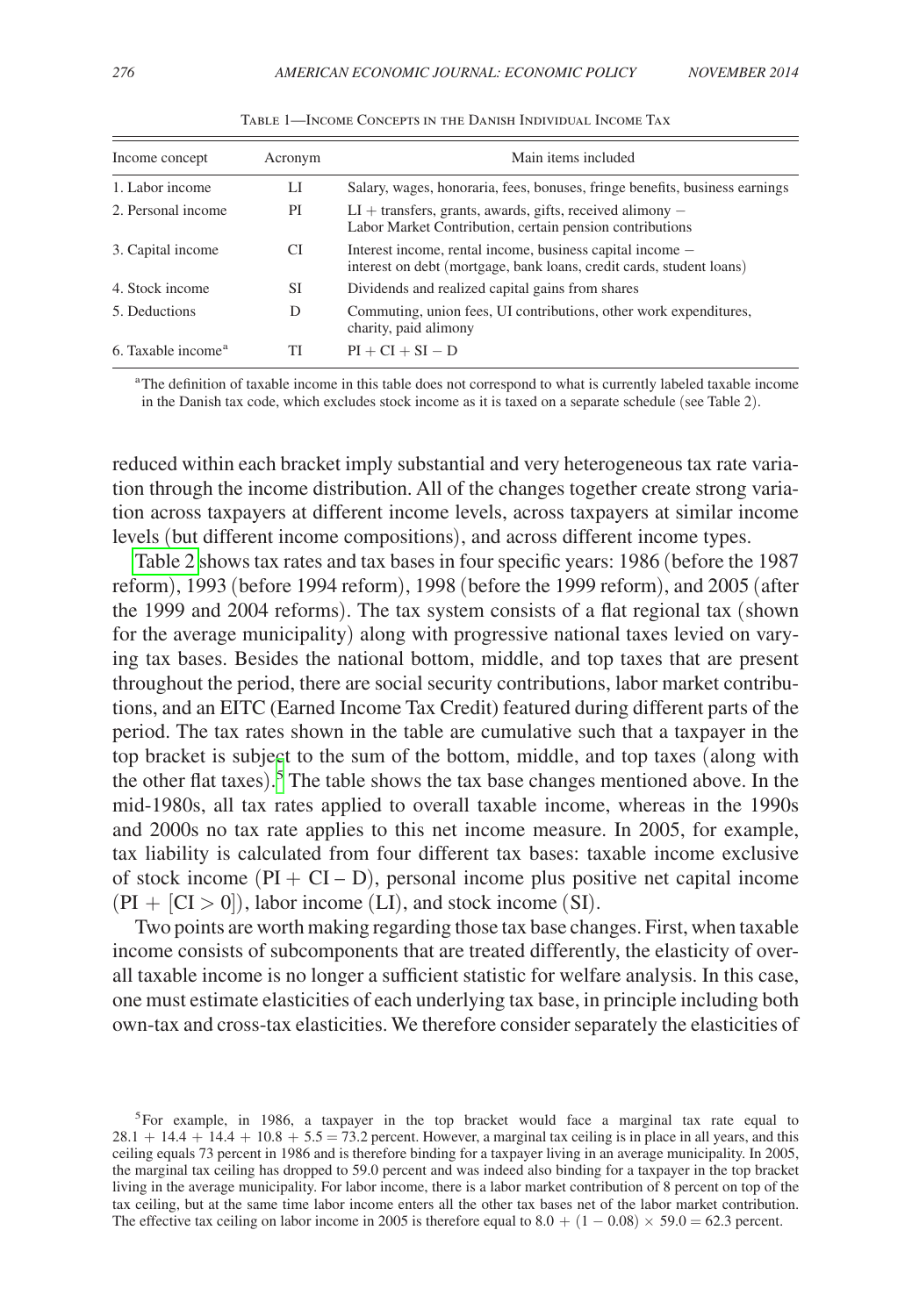<span id="page-7-0"></span>

|                                        | 1986              |              | 1993            |              |
|----------------------------------------|-------------------|--------------|-----------------|--------------|
| Tax type <sup>a</sup>                  | <b>Base</b>       | Rate $(\% )$ | Base            | Rate $(\% )$ |
| Panel A                                |                   |              |                 |              |
| Regional tax <sup>b</sup>              | TI                | 28.1         | $PI + CI - D$   | 30.2         |
| National taxes                         |                   |              |                 |              |
| Bottom tax                             | <b>TI</b>         | 14.4         | $PI + CI - D$   | 22.0         |
| Middle tax                             | <b>TI</b>         | 14.4         | $PI + [CI > 0]$ | 6.0          |
| Top tax                                | TI                | 10.8         | PI              | 12.0         |
| Social security contribution           | TI                | 5.5          |                 |              |
| Labor market contribution <sup>c</sup> |                   |              |                 |              |
| <b>EITC</b>                            |                   |              |                 |              |
| Tax on stock income <sup>d</sup>       |                   |              | <b>SI</b>       | 30.0; 40.0   |
| Marginal tax ceiling <sup>e</sup>      | TI                | 73.0         | PI/CI/TI        | 68.0         |
|                                        |                   | 1998         |                 | 2005         |
| Tax type <sup>a</sup>                  | Base              | Rate $(\% )$ | Base            | Rate $(\% )$ |
| Panel B                                |                   |              |                 |              |
| Regional tax <sup>b</sup>              | $PI + CI - D$     | 32.4         | $PI + CI - D$   | 33.3         |
| National taxes                         |                   |              |                 |              |
| Bottom tax                             | $PI + CI - D$     | 8.0          | $PI + [CI > 0]$ | 5.5          |
| Middle tax                             | $PI + CI$         | 6.0          | $PI + [CI > 0]$ | 6.0          |
| Top tax                                | $PI + [CI > 21k]$ | 15.0         | $PI + [CI > 0]$ | 15.0         |
| Social security contribution           |                   |              |                 |              |
| Labor market contribution <sup>c</sup> | LI                | 8.0          | LI              | 8.0          |
| <b>EITC</b>                            |                   |              | LI              | 2.5          |
| Tax on stock income <sup>d</sup>       | <b>SI</b>         | 25.0; 40.0   | <b>SI</b>       | 28.0; 43.0   |
| Marginal tax ceiling <sup>e</sup>      | PI/CI/TI          | 58.0         | PI/CI/TI        | 59.0         |

Table 2—Tax Bases and Tax Rates over Time in the Danish Individual Income Tax System

<sup>a</sup> Tax rates are cumulative. For example, the marginal tax rate in the top bracket in 1986 is equal to  $28.1 + 14.4 + 14.4 + 10.8 + 5.5 = 73.2$  percent (but see footnote 4 regarding marginal tax ceiling adjustment).

 $\rm{^{b}The}$  regional tax includes municipal, county, and church taxes. The regional tax rate in the table is an average across all municipalities in Denmark in each year.

c After the introduction of the labor market contribution, labor income enters the other tax bases net of the labor market contribution. Hence, in those years, the effective tax rate on labor income equals the statutory tax rate times  $(1 -$ labor market contribution).

<sup>d</sup> After the 1987 reform, the taxation of stock income is completely separate from the rest of the income tax and follows a two-bracket progressive schedule with the marginal tax rates shown in the table.

e If the sum of all regional and national tax rates (excluding the stock income tax after the 1987 reform) exceeds the specified ceiling, the top tax is adjusted downward until the the marginal tax rate equals the ceiling.

taxable labor income and taxable capital income.<sup>[6](#page-7-1)</sup> Second, by estimating elasticities of the underlying income components, we avoid the identification problems posed by base broadening that have been discussed extensively in the literature on taxable income responses (Slemrod 1998; Kopczuk 2005). The usual problem is that broadening of the dependent variable (taxable income) forces researchers to consider a constant-definition measure of taxable income in order not to confound behavioral and mechanical changes, but in so doing they are relating the tax rate to an artificial

<span id="page-7-1"></span> $6$ Consistent with the income definitions in Table 1, we consider capital income  $(CI)$  exclusive of stock income (SI). The latter is taxed on a completely separate schedule, which has remained relatively constant through most of the period and therefore offers less reform-based variation than the rest of the income tax code. The most useful quasiexperimental variation in stock income taxation is created, not by tax reforms, but by a sharp kink at the cutoff between two brackets in the stock income tax. Kleven et al. (2011) use bunching around this kink to estimate the elasticity of stock income and find evidence of strong behavioral responses driven by tax avoidance.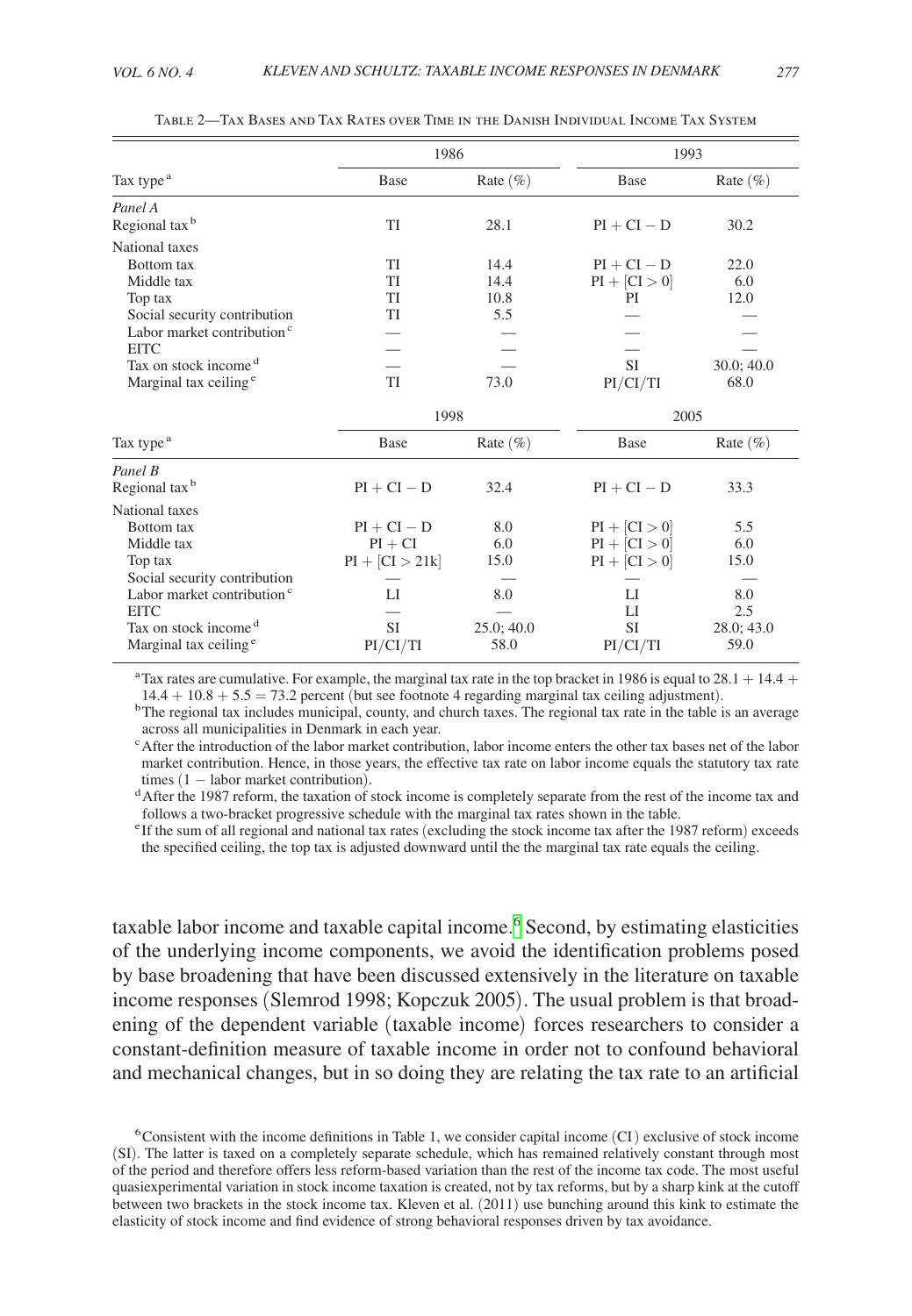

Figure 2. Two Decades of Danish Tax Reform

*Notes:* The figure shows the evolution of marginal tax rates on labor income (panel A), negative capital income (panel B), and positive capital income (panel C) in each tax bracket (bottom, middle, and top) over time, along with the evolution in the share of taxpayers located in each bracket over time (panel D).

tax base different from the one in the tax code in a given year. This is not an issue here as we consider the actual income subcomponents in the tax code, the definition of which has been (almost) constant and which are observed throughout the period. To put it differently, the empirical advantage of the Danish base broadening is that it does not consist in including previously untaxed (and therefore unobserved) components in the tax system, but consists instead in reducing the tax rate associated with negative income and deductions that are in the tax code throughout the period.

Figure 2 illustrates the implications of the tax rate and tax base changes described above for the effective marginal tax rates on labor and capital income in each bracket (bottom, middle, and top) over time. For labor income (panel A), the marginal tax rate in the top bracket has been declining from 73 percent to 62 percent, while the tax rate in the middle bracket has been declining from 62 percent to 49 percent. On the other hand, the bottom tax rate is increasing over the early part of the period and then declining over the later part of the period. Overall, the difference between the bottom tax and the middle/top taxes has been shrinking over this period, although the relative changes have not been dramatic. However, these graphs do not reveal the important implications of bracket push as we come back to below.

For capital income, we distinguish between negative capital income (panel B) and positive capital income (panel C) as the two are taxed very differently. For negative capital income, the three brackets have collapsed into one bracket, subject to the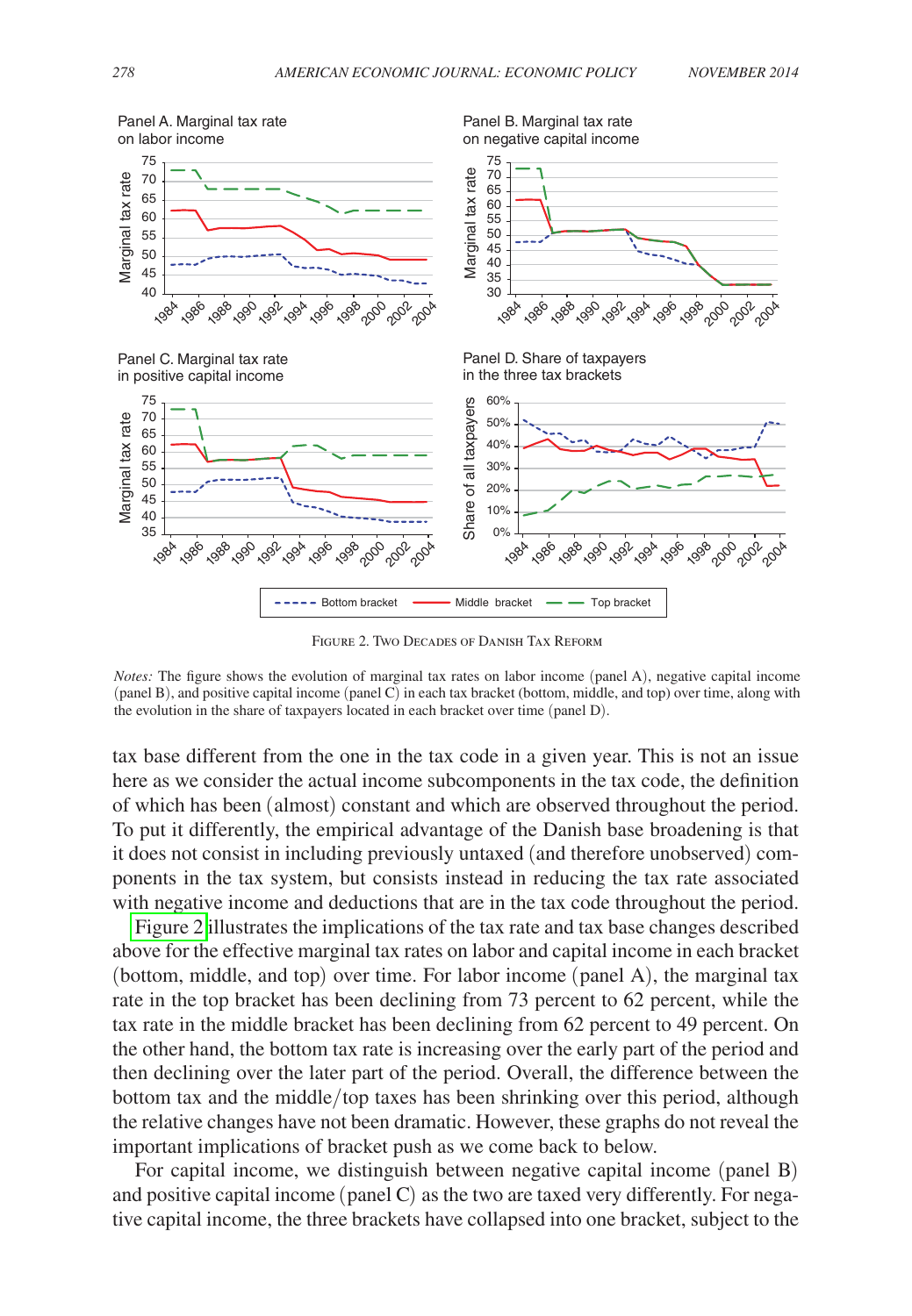bottom tax rate (as negative capital income was excluded from the middle and top tax bases). For taxpayers in the top bracket, the marginal tax rate associated with negative capital income has dropped from about 73 percent to 33 percent over the period, while for taxpayers at the bottom the drop has been much smaller. These dramatic tax changes affect a very large number of taxpayers, because capital income is in fact negative for the majority of Danish taxpayers as a result of interest payments on loans (mortgage and other loans). For positive capital income, we also see very large changes as the band between the top and the bottom first narrows substantially (since all capital income is excluded from the top tax base) and then widens substantially (since positive capital income is reintroduced in the top tax base).

Finally, to see the importance of bracket push due to underadjustment of bracket cutoffs as bases were broadened, panel D shows the evolution over time in the share of taxpayers located in each bracket. We see that the share of taxpayers liable to pay the top tax has increased dramatically from less than 10 percent of the population in the mid-1980s to almost 30 percent of the population in the mid-2000s. The share of individuals in the middle bracket has fallen from about 40 percent to slightly above 20 percent over the whole period, while the share of taxpayers in the bottom bracket falls from about 50 percent to 40 percent in the early part of the period and then rises back to 50 percent in the latter part of the period.<sup>[7](#page-9-0)</sup> These movements across brackets create substantial tax variation, especially for labor income. The combination of the tax rate changes for labor income in panel A and the bracket push in panel D create very strong and nonlinear tax variation through the income distribution.

Overall, the reforms described in this section imply substantial tax variation over time and across individuals. Indeed, as we show in Section III when discussing the identification strategy, the variation in some years is comparable to the major tax acts in the United States in the 1980s.

#### **II. Data**

The dataset includes the full Danish population since 1980. It has been constructed by Statistics Denmark based on several administrative registers, including the Income Tax Register and the Integrated Database for Labor Market Research (IDA). For each individual, the dataset contains detailed tax return information along with a large set of socioeconomic variables such as address, gender, age, marital status, children, immigration status, ethnicity, employment status, job experience, education, occupation, and industry.

Marginal tax rates are not directly observed in tax return data, and we therefore have to simulate marginal tax rates for each taxpayer based on tax return information and a model of the Danish tax system. As there exists no publicly available tax simulation model for Denmark (such as the NBER TAXSIM model for the United States), we have constructed our own tax simulator accounting for all details of the Danish

<span id="page-9-0"></span><sup>&</sup>lt;sup>7</sup>The bottom, middle, and top bracket shares do not quite add up to 1, because a small amount of taxpayers below a basic exemption level are not liable to pay the bottom tax.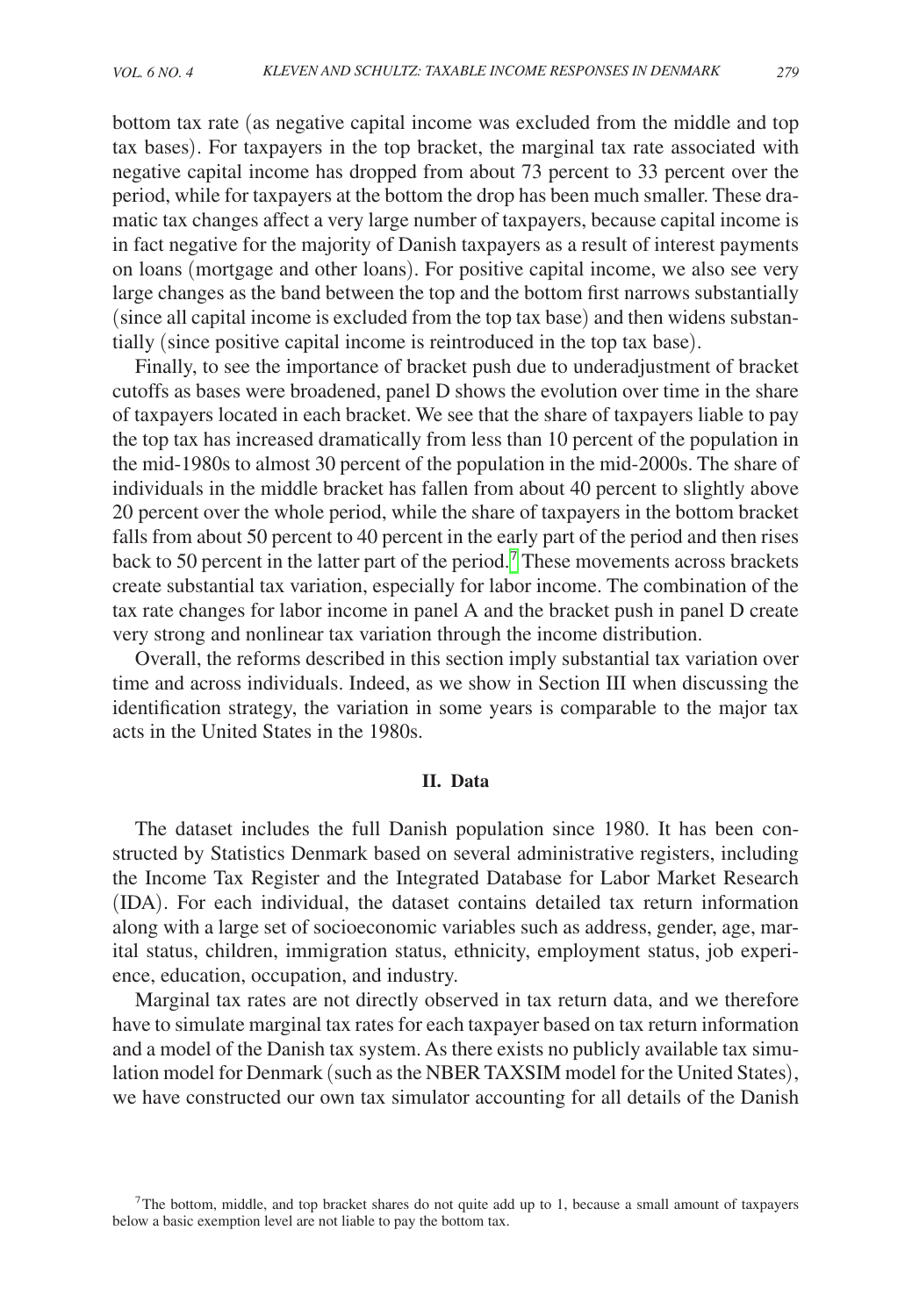tax system between 1984 and 2005.<sup>8</sup> Based on this model and tax return data, we compute the marginal tax rate on a given income component by increasing income by DKK 100 ( $\simeq$  US\$18 as of August 2013). In particular, if tax liability  $T(\cdot)$  is a function of *n* different income components  $z^1, \ldots, z^n$ , we compute the marginal tax on  $z^j$  $\text{as } \tau^j = [T(z^1, \ldots, z^j + 100, \ldots, z^n) - (Tz^1, \ldots, z^j, \ldots, z^n)]/100.9$  $\text{as } \tau^j = [T(z^1, \ldots, z^j + 100, \ldots, z^n) - (Tz^1, \ldots, z^j, \ldots, z^n)]/100.9$ 

Following Gruber and Saez (2002), the empirical strategy is to relate changes in taxable income over time to changes in marginal tax rates over time for individual taxpayers. We consider three-year intervals (1984–1987,…, 2002–2005), which correspond to the differencing in most US studies and more importantly fit the data in our context. In particular, we show graphically that three-year intervals are *just enough* to account for sluggishness in behavioral adjustments—long enough to capture long-term effects, but not longer than that to avoid unnecessarily losing variation and power. We denote the first year in any given three-year interval by *s* and the last year by  $s + 3$ . We include only taxpayers that are also observed in year  $s - 1$ , because this year is used to construct pre-reform income controls. The three-year differences are stacked to obtain a dataset with about 49 million observations.

We impose the following restrictions on the estimation sample. First, we restrict attention to individuals aged 15–70 years. Second, individuals whose income in base year *s* comes primarily from welfare benefits are excluded, because including them would require us to account for the important incentive effects of the welfare system and model extensive responses. Third, we limit the sample to people who are fully tax liable in Denmark. These restrictions leave us with a sample of about 37 million observations, with summary statistics shown i[n Table A1](#page-29-0) in the Appendix.

#### **III. Empirical Strategy**

#### A. *Conceptual Framework*

The economic model underlying the taxable income literature is a simple extension of the traditional labor supply model. It is assumed that each taxpayer maximizes a utility function  $u(c, z, x)$ , where *c* is consumption, *z* is reported taxable income, and **x** is a vector of individual characteristics. We may think of taxable income *z* as being generated by a number of underlying choices such as hours worked, unobserved effort, training, occupational choice, tax sheltering activities, etc. The implicit assumption in the literature is therefore that all those underlying activities are weakly separable from consumption in the utility function. Utility is maximized subject to a budget constraint  $c = z - T(z) = (1 - \tau) \cdot z + y$ , where  $T(\cdot)$  is tax liability,  $\tau \equiv T'(\cdot)$  is the marginal tax rate, and  $y \equiv \tau \cdot z - T(z)$  is virtual income. We may then write the optimal choice of taxable income as  $z = z(1 - \tau, y, x)$ .

<span id="page-10-0"></span><sup>&</sup>lt;sup>8</sup>We restrict the tax simulator to the period 1984–2005 (even though the dataset goes back to 1980) due mainly to difficulties of precisely measuring all the subcomponents of taxable income before 1984. But since we control for pre-reform income levels in the panel regressions, we will be using data from before 1984.

<span id="page-10-1"></span><sup>&</sup>lt;sup>9</sup>While the Danish income tax system is based on individual filing for married couples, it involves certain elements of jointness due to the fact that some exemptions can be transferred across spouses. This implies that, for a married person, income tax liability depends on both individual incomes and on spousal incomes. Our TAXSIM model accounts fully for this jointness.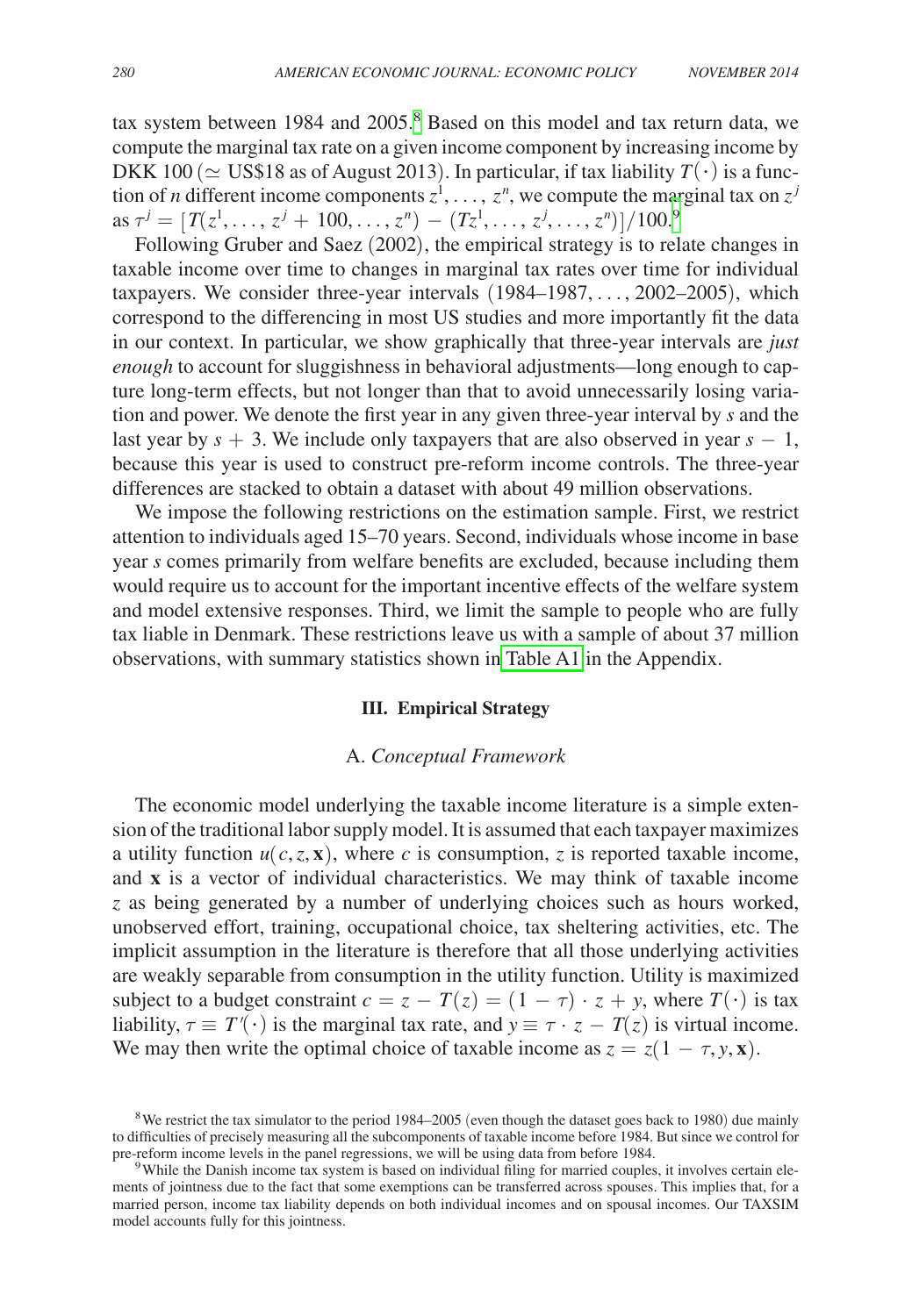Consistent with the Danish setting, we extend the above model to account for the presence of multiple income types that are taxed differently. Consider therefore a consumer choosing incomes  $z^1, \ldots, z^n$  under a tax schedule  $T(z^1, \ldots, z^n)$ . This consumer maximizes utility

$$
(1) \t u = u(c, z1, ..., zn, \mathbf{x}),
$$

subject to a budget constraint

(2) 
$$
c = \sum_{j=1}^{n} z^{j} - T(z^{1}, \ldots, z^{n}) = \sum_{j=1}^{n} (1 - \tau^{j}) z^{j} + y,
$$

where  $\tau^j \equiv \frac{\partial T}{\partial z^j}$  is the marginal tax rate on income type *j* and  $y \equiv \sum_{j=1}^n \tau^j z^j - \tau^j z^j$  $T(z^1, \ldots, z^n)$  is virtual income. Our measure of virtual income is a generalization of standard virtual income to a situation with multidimensional income[.10](#page-11-0) As all *z*-variables in equation (2) are defined as income, if a given component  $z^j$  reflects a deduction in taxable income, then this component is defined as minus deductions.

In this model, the optimal choice of income type *j* depends on all the net-of-tax rates and virtual income, i.e.,

(3) 
$$
z^{j} = z^{j}(1 - \tau^{1}, ..., 1 - \tau^{n}, y, \mathbf{x}) \quad \forall j.
$$

In general, an empirical specification for income type *j* should account for both own-price effects of the marginal net-of-tax rate on income type *j* as well as cross-price effects of the net-of-tax rates on all the other income types. In the empirical analysis, we first consider baseline specifications without cross-tax effects, and then turn to specifications that allow for cross-tax effects by exploiting the sharp tax variation across different income types in Denmark. The analysis of cross-tax effects enables us to evaluate the potential importance of income shifting between labor and capital income, an issue that has been much discussed in the literature.

In the baseline model without cross-tax effects, expression (3) implies  $z_{is}^j = z^j(1 - \tau_{is}^j, y_{is}, \mathbf{x}_{is})$  for taxpayer *i* at time *s*. Adopting a log-linear specification, we have

(4) 
$$
\log(z_{is}^j) = \alpha + \varepsilon \cdot \log(1 - \tau_{is}^j) + \eta \cdot \log(y_{is}) + \gamma_s^c \cdot \mathbf{x}_i^c + \gamma^v \cdot \mathbf{x}_{is}^v + \mu_i + \nu_{is}.
$$

In this specification, we distinguish between time-invariant individual characteristics  $\mathbf{x}_i^c$  whose effect may change over time and time-variant individual characteristics  $\mathbf{x}_{is}^{\nu}$  whose effect is constant over time. The effect of time-invariant individual characteristics whose effect is constant over time is subsumed in the individual fixed effect  $\mu_i$ . The key variables of interest are the uncompensated elasticity with respect

<span id="page-11-0"></span> $10By$  modeling the income effect in terms of virtual income, we deviate from previous taxable income studies (such as Gruber and Saez 2002) where the income effect is specified simply in terms of after-tax income  $z - T(z)$ . Our virtual income specification keeps a clear link between the estimated coefficients and the compensated and uncompensated elasticities that represent sufficient statistics for welfare analysis.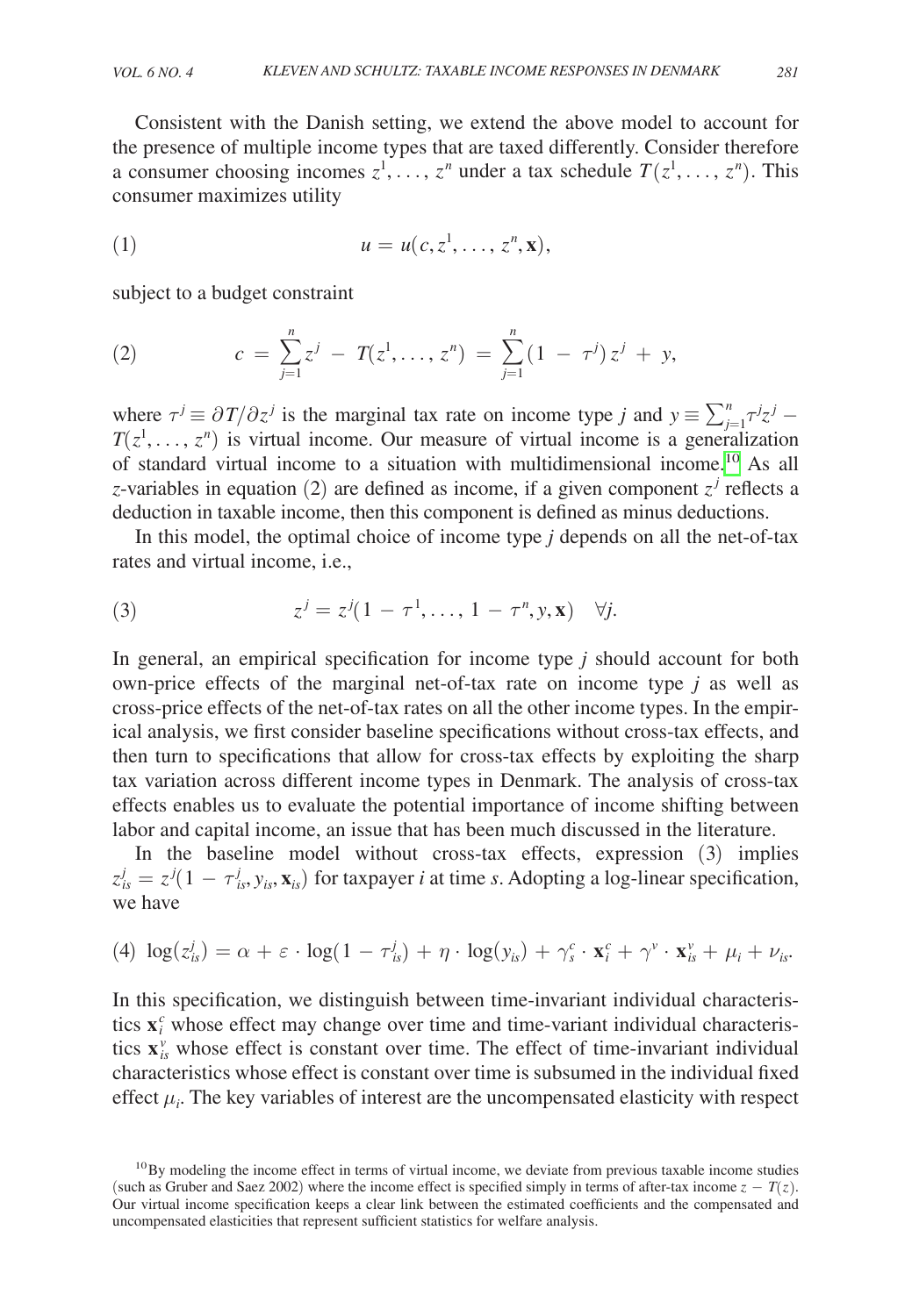to the marginal net-of-tax rate  $(\varepsilon)$  and the income elasticity  $(\eta)$ , the combination of which gives the compensated elasticity using the Slutsky decomposition.<sup>[11](#page-12-0)</sup>

In first-differenced form, the model can be written as

$$
(5)\Delta \log(z_{is}^j) = \varepsilon \cdot \Delta \log(1-\tau_{is}^j) + \eta \cdot \Delta \log(y_{is}) + \Delta \gamma_s^c \cdot \mathbf{x}_i^c + \gamma^v \cdot \Delta \mathbf{x}_{is}^v + \Delta \nu_{is}.
$$

In the baseline specification, differences at time *s* are three-year differences from *s* to  $s + 3$ .

#### B. *Identification and Relationship to Previous Literature*

Because of the nonlinearity of the tax system, the marginal tax rate and virtual income are endogenous to the choice of taxable income, which creates a correlation between  $\Delta \log(1 - \tau_s^j)$ ,  $\Delta \log(y_s)$ , and the error term. The usual way to construct instruments for these variables is to use mechanical tax changes driven by changes in tax laws. Hence, using the Danish tax simulation model described above, we simulate post-reform marginal tax rates under pre-reform behavior,  $\tau_{s+3}^j(z_s^1, \ldots, z_s^n)$ , where we account for the fact that the marginal tax rate on income *j* may depend not just on the level of income *j* but also on the levels of the other incomes. From the simulated marginal tax rates, we obtain mechanical net-of-tax rate changes,  $log(1 - \tau_{s+3}^i(z_s^1, ..., z_s^n)) - log(1 - \tau_s^i(z_s^1, ..., z_s^n))$ , which are used as instruments for the observed changes  $\Delta \log(1 - \tau_s^j)$ . Analogously, we simulate post-reform virtual incomes under pre-reform behavior,  $y_{s+3}(z_s^1, \ldots, z_s^n)$  $=\sum_{j=1}^{N} \tau_{s+3}^{j}(z_s^1,\ldots,z_s^n) z_s^j - T_{s+3}(z_s^1,\ldots,z_s^n)$ , and associated mechanical changes in virtual income,  $\log(y_{s+3}(z_s^1, \ldots, z_s^n)) - \log(y_s(z_s^1, \ldots, z_s^n))$ , which are used as instruments for the observed changes  $\Delta \log(y_s)$ .

While the mechanical tax changes used as instruments are exogenous to postreform incomes, they do depend on pre-reform incomes. Hence, the instruments may be correlated with the error term if the pre-reform income level is correlated with the error term. The literature has discussed two channels through which this may occur. First, taxpayers at different pre-reform income levels may experience different income trends for nontax reasons. Indeed, many countries have experienced sharply increasing top income shares over the past few decades, and several studies have argued that these changes are driven by skill-biased demand shocks resulting from innovation and globalization. Unless skill can be directly controlled for, it would be captured by pre-reform income levels and skill-biased changes would then be absorbed in the estimated elasticity. Second, the pre-reform income level reflects both permanent and transitory income components, which creates a mean-reversion problem: a taxpayer with a very high income in the pre-reform year will tend to have a lower income in the post-reform year, other things being equal. In the absence of

<span id="page-12-0"></span><sup>&</sup>lt;sup>11</sup>The estimate  $\varepsilon$  is an *uncompensated* elasticity due to budget set linearization implied by the virtual income formulation. Under this formulation, the coefficient  $\varepsilon$  captures the effect of a proportional tax rate change on *all* units of earnings, holding constant virtual income (the linearized budget intercept with the consumption axis) and therefore *not* compensating for any income effects of the tax change. This is conceptually similar to a wage rate change in a standard labor supply function, which produces both substitution and income effects.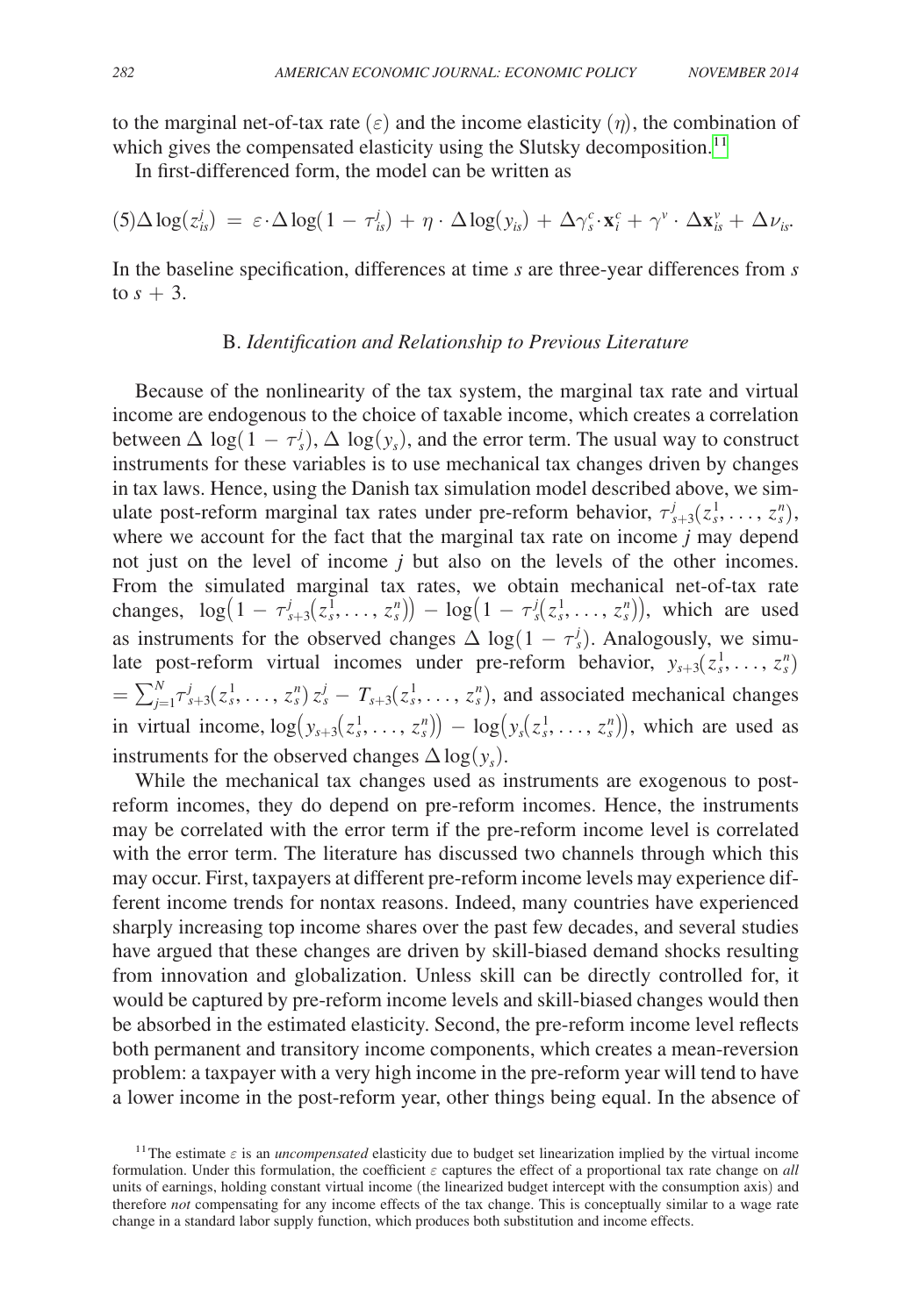controls for transitory income components, they would be captured by pre-reform income levels and hence be absorbed by the estimated tax effect.

The problems just described are particularly acute when considering tax reforms that are strongly targeted to certain income groups such as high-income earners (as in the case of the US tax reforms in the 1980s). In that case, the mechanical tax changes will be strongly correlated with income level and therefore with skilldependent demand shocks and transitory income components. To deal with this problem, Auten and Carroll (1999), Moffitt and Wilhelm (2000), Gruber and Saez (2002), and Kopczuk (2005) propose to control in different ways for pre-reform income. For example, Kopczuk (2005) proposes a specification that includes the change in income in the year prior to the reform,  $z_s - z_{s-1}$ , as a proxy for transitory income components, along with the lagged income level *zs*−1 as a proxy for the permanent income level. He allows for nonlinearity by experimenting with ten-piece splines in the logarithms of either of the two controls. He also explores a number of other specifications, including those adopted by Auten and Carroll (1999) and Gruber and Saez (2002). The results show that the elasticity estimates are extremely sensitive to the specification of pre-reform income controls.

We consider the main pre-reform income controls that have been proposed in the literature. Unlike previous studies, we find that our results are extremely robust to the specification of income controls, which suggests that unobserved nontax factors impacting on taxable income do not pose a threat to identification here. There are two main reasons for the robustness of our findings. First, as discussed in the introduction and shown in Figure 1, the income distribution in Denmark has remained very stable over the period that we study, implying that bias from nontax changes in the income distribution is not a concern. This isolates mean-reversion as the only potential bias that the income controls have to correct for. Second, the biases discussed above rely on the presence of a correlation between tax changes and prereform income level, which is not an important feature of the Danish reforms. As described earlier, the Danish reforms were not systematically targeted to certain income groups and created are lot of up-and-down movements in tax rates throughout the income distribution. In fact, the increasing asymmetry in the tax treatment of different income components creates variation even for taxpayers at the same income level (but with different income compositions). In the next section, we demonstrate the exact nature of the Danish variation around specific reform episodes.

#### C. *Mechanical Variation in Marginal Net-of-Tax Rates*

To give a clear sense of the identifying variation[, Figure 3](#page-14-0) shows the mechanical variation in marginal net-of-tax rates (i.e., the variation in the instrument) for different income types in panels A–C around the two largest reform episodes in our data, the 1987 reform (left side) and the 1994 reform (right side). Each figure shows three-year differences in percent, where we have split the sample into seven groups using base-year income variables: (i) individuals who are in the bottom bracket both before and after; (ii) individuals who are pushed from the middle to the bottom bracket; (iii) individuals who are pushed from the bottom to the middle bracket; (iv) individuals who are in the middle bracket both before and after;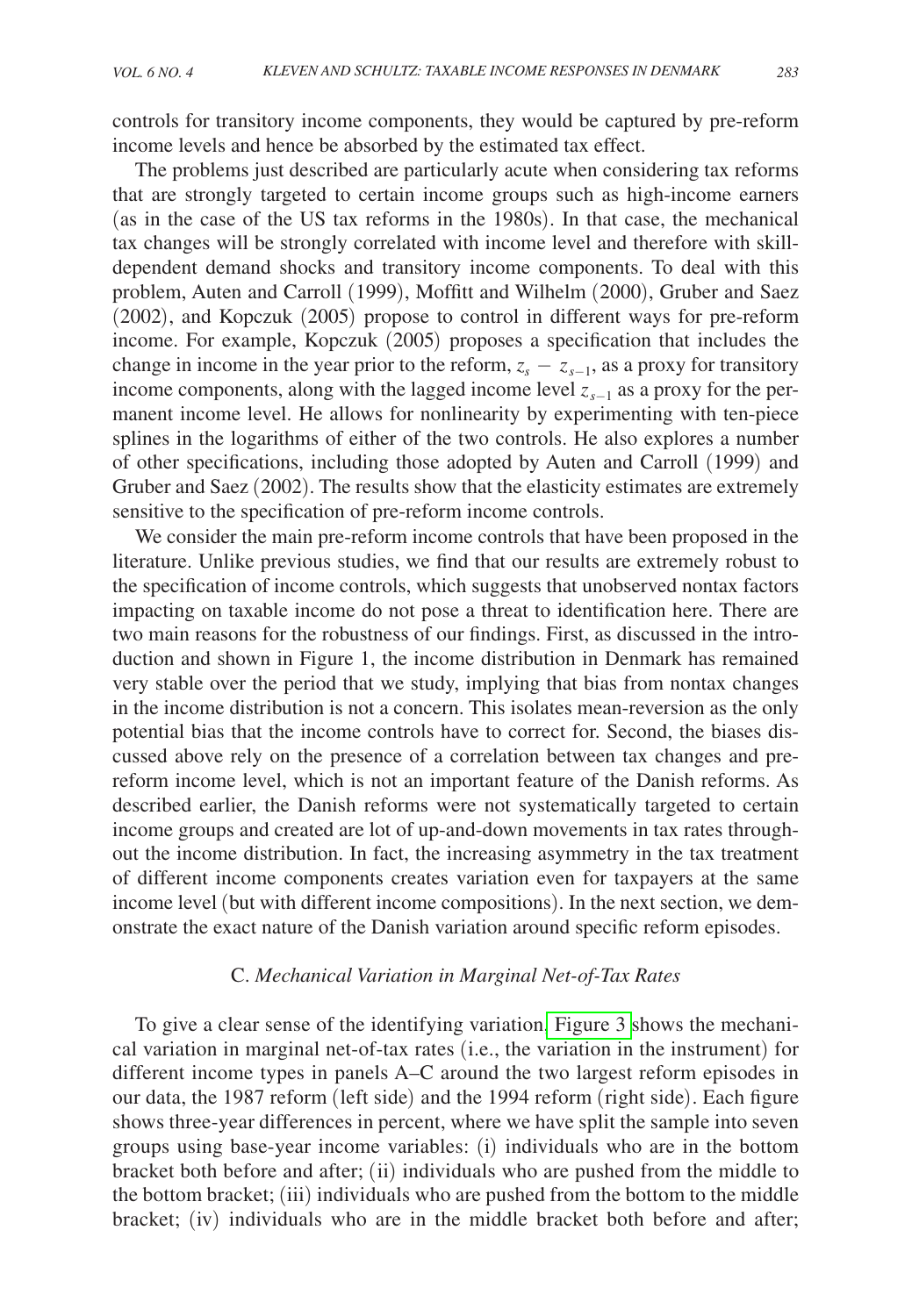1994 Reform (1993–1996 difference)



<span id="page-14-0"></span>Panel A. Labor income

1987 Reform (1986–1989 difference)

Figure 3. Mechanical Variation in the Marginal Net-of-Tax Rate

*Notes:* The figure shows the mechanical variation in marginal net-of-tax rates (dashed lines) due to the 1987 reform and 1994 reform, respectively, on labor income (panel A), negative capital income (panel B), and positive capital income (panel C). Each panel shows three-year differences in percent, where we have split the sample into seven groups using base-year income variables: (i) individuals who are in the bottom bracket both before and after, (ii) individuals who are pushed from the middle to the bottom bracket, (iii) individuals who are pushed from the bottom to the middle bracket, (iv) individuals who are in the middle bracket both before and after,  $(v)$  individuals who are pushed from the top to the middle bracket, (vi) individuals who are pushed from the middle to the top bracket, and (vii) individuals who are in the top bracket both before and after. The figure also shows the size of each group as a share of all taxpayers (bars).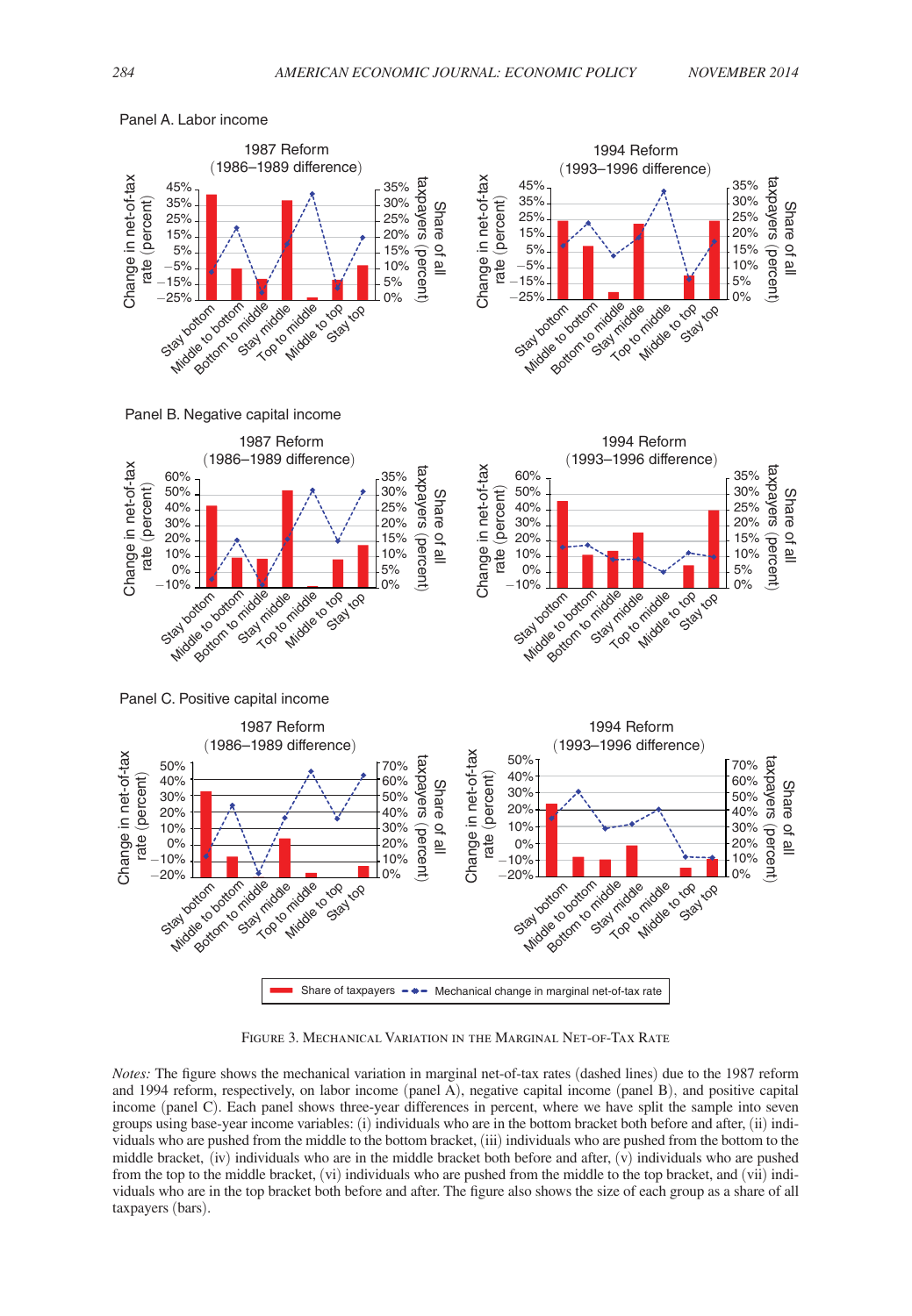(v) individuals who are pushed from the top to the middle bracket; (vi) individuals who are pushed from the middle to the top bracket; and (vii) individuals who are in the top bracket before and after.

Two aspects of the figure are worth noting. First, it is the combination of changes in tax bases and bracket cutoffs that makes it possible for a tax reform to push some taxpayers from a lower to a higher bracket (e.g., bottom to middle) and simultaneously push other taxpayers in the opposite direction (e.g., middle to bottom). Second, the grouping of taxpayers in the figure is useful to make the identifying tax changes stand out. The grouping is different from one based on quantiles of the income distribution. Such a grouping would show much less *average* tax variation in each quantile group as it lumps together tax reductions for those who stay in a given bracket or move to a lower bracket with tax increases for those who are pushed into a higher bracket. Hence, an income quantile representation of tax changes would hide a lot of the identifying variation in the data.

Each panel shows the mechanical change in the marginal net-of-tax rate in different groups (dashed line, left *y*-axis) and the size of each treatment group (bars, right *y*-axis). [12](#page-15-0) Panel A shows the change in labor income taxation around the 1987 reform (1986–1989 difference) and around the 1994 reform (1993–1996 difference). For the 1987 reform, there are very large *and* strongly heterogeneous tax changes across taxpayers, with the percentage change in the net-of-tax rate varying between −20 percent and +42 percent. These differences in tax treatments across groups are larger than the tax treatment differences created by the Tax Reform Act of 1986 in the United States and the Tax Reform of the Century in Sweden in 1991, two reforms that have been extensively analyzed in the literature. For the 1994 reform, tax changes are also very large and heterogeneous, but not quite to the same degree as for the 1987 reform.

Panels B and C show the variation in the taxation of negative and positive capital income around the same two reform episodes. For the 1987 reform, the tax variation on capital income, especially negative capital income, is even stronger than for labor income. The marginal net-of-tax rate for those in the top bracket increased by more than 50 percent (40 percent) in the case of negative (positive) capital income, while other groups of taxpayers experienced much smaller increases or reductions in the net-of-tax rate. The 1994 reform has much smaller effects than the 1987 reform and, importantly, the tax variation created by the 1994 reform is qualitatively very different. For positive capital income, for example, the net-of-tax rate is reduced at the top and increased at the bottom directly opposite the 1987 reform.

Although the tax changes around 1987 and 1994 constitute the strongest variation in the data, there is in fact a lot of variation throughout the period we consider. Importantly, the tax variation in other years is often qualitatively different in terms of who experience tax increases and who experiences tax cuts.

<span id="page-15-0"></span> $12$ The population shares of the seven groups do not quite sum to 100 percent due to a small number of taxpayers below the exemption level for the bottom bracket.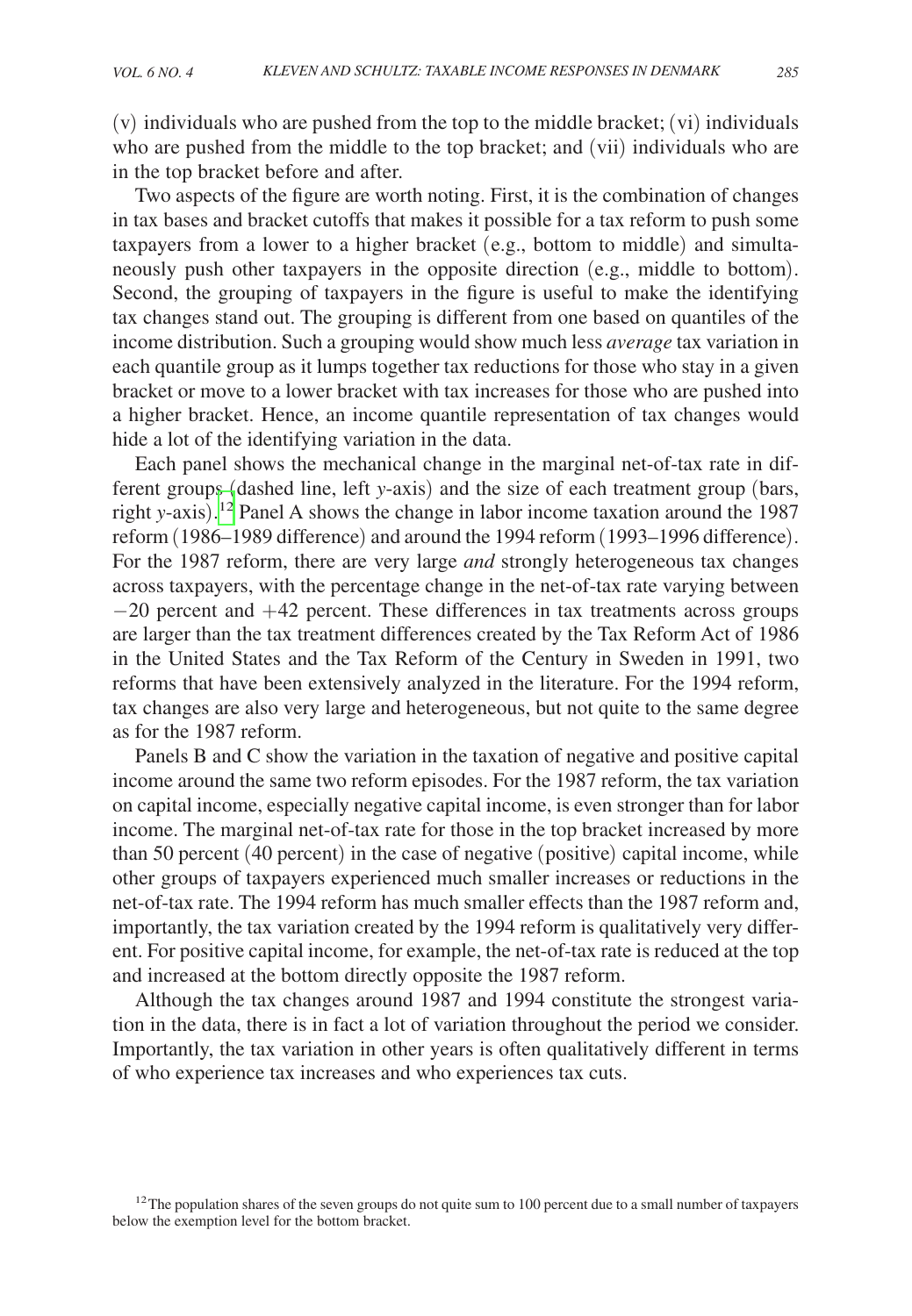

Panel A. Labor income

Panel B. Labor income: large versus small tax cuts



Figure 4. Graphical Evidence on Taxable Income Responses to the Danish 1987 Reform

(*Continued*)

#### **IV. Empirical Results**

#### A. *Graphical Evidence*

This section presents graphical evidence on taxable income responses to the large 1987 reform. Figure 4 shows the evolution of labor income (panels A-B) and capital income (panel C) between 1982–1993 for groups that were affected differently by the 1987 reform, demarcated by a vertical line.<sup>13</sup> The figure is based on a balanced net 1267 reform, demarcated by a vertical line. The light is based on a balanced panel of individuals who are observed throughout the period. Panel A shows the effect on labor income using a simple treatment-control assignment based on the reform-induced tax variation shown in Figure 3: the treatment group includes those who experience an increase in the marginal net-of-tax rate on labor income due to Positive capital income capital income capital income capital income capital income capital income capital income capital income capital income capital income capital income capital income capital income capital income cap  $\frac{1}{10}$ 

<span id="page-16-0"></span> $13$ The vertical line demarcates 1986, which is the last pre-reform year (as the reform was passed in parliament during 1986 and changed tax rates starting from 1987). Income levels in 1986 are normalized to 100 for all groups.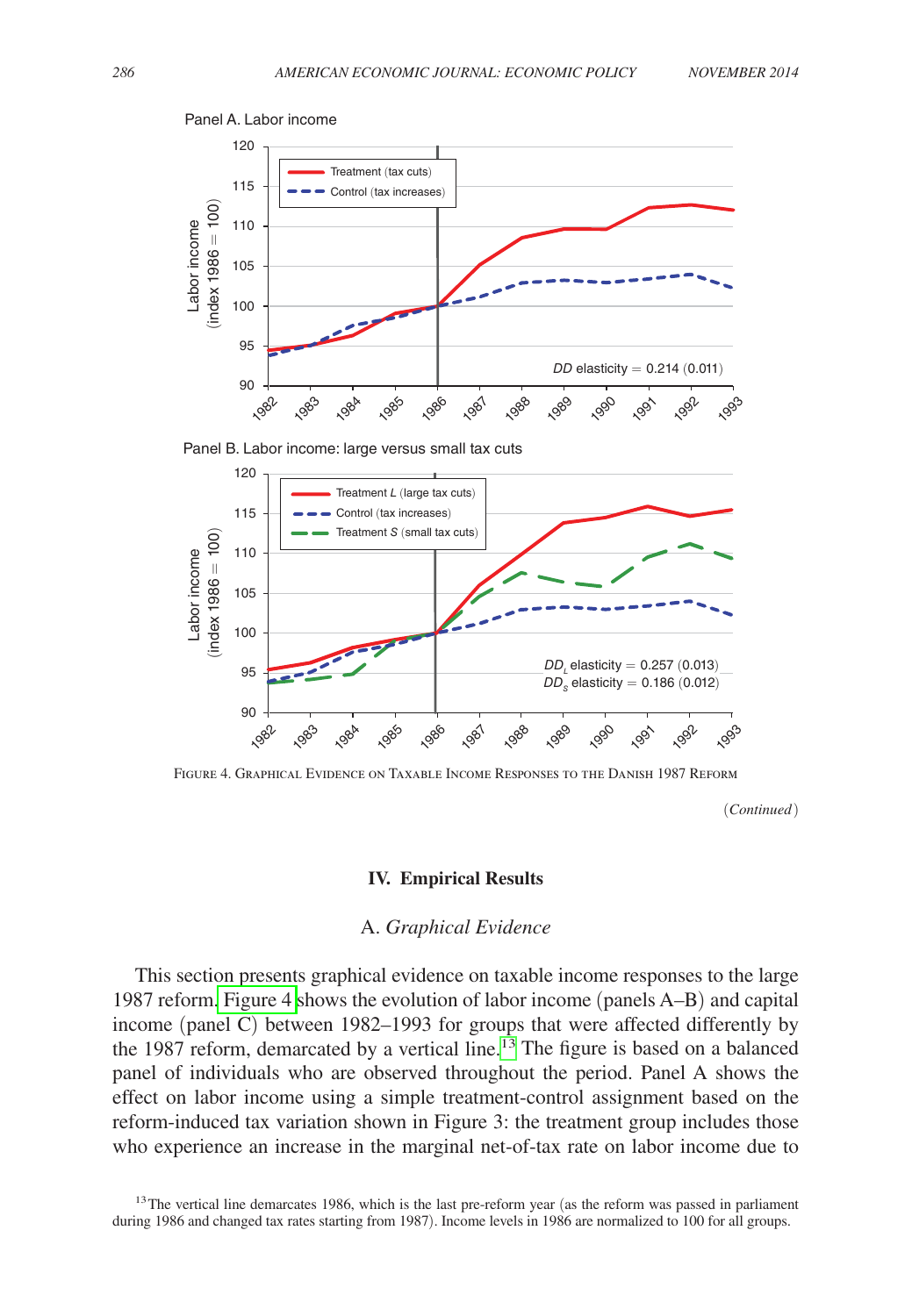

Figure 4. Graphical Evidence on Taxable Income Responses to the Danish 1987 Reform (*Continued* )

*Notes:* The figure shows the evolution of labor income (panels A–B) and capital income (panel C) between 1982– 1993 for groups that were affected differently by the 1987 reform. The figure is based on a balanced panel of individuals who are observed throughout the period. The vertical line at 1986 denotes the last pre-reform year (as the reform was passed in parliament during 1986 and changed tax rates starting from 1987), and income levels in 1986 are normalized to 100 in all groups. The treatment-control definition is based on the reform-induced tax variation for the different groups shown in Figure 3 (1986–1989 change for labor income and positive capital income), with treatments (controls) being an aggregation of groups who experience an increase (decrease) in the marginal net-oftax rate due to the reform. Panel B splits the treatment group for labor income into those who experience the largest net-of-tax rate increases (Treatment *L* excludes the "stay middle" group in Figure 3) and those who experience smaller net-of-tax rate increases (Treatment *S* is the "stay middle" group in Figure 3). All panels show that income trends are very parallel in the years prior to the reform and then start to diverge precisely in 1987, the first year of tax cuts on the treatment groups. Most of the effect of the tax reform materializes within three years. The figure reports difference-in-differences estimates of the elasticities of taxable labor and capital income, comparing treatment and control groups over the three-year interval 1986–1989. The estimates  $DD<sub>L</sub>$  and  $DD<sub>S</sub>$  in Panel B refer to treatment L and treatment S, respectively. The DD estimates in all panels are based on 2SLS regressions of log income on an after-reform time dummy, a treatment-group dummy, and the log marginal net-of-tax rate, the latter variable being instrumented by the interaction between the after-reform and treatment-group dummies.

the reform (1986–1989 difference), while the control group includes those who experience a reduction in the marginal net-of-tax rate on labor income due to the reform. Panel B also shows effects on labor income, but splitting the treatment sample into those experiencing the largest net-of-tax rate increases (at least 15 percent) and those experiencing smaller net-of-tax rate increases. Panel C shows the effect on positive capital income, with the treatment (control) group defined as those who experience an increase (decrease) in the marginal net-of-tax rate on positive capital income due to the reform. The figure also reports difference-in-differences estimates of the elasticities of taxable income with respect to the marginal net-of-tax rate, com-paring treatment and control groups over the three-year interval from 1986 to 1989.<sup>[14](#page-17-0)</sup>

The following main findings emerge from the figure. First, the income trends of treatments and controls are completely parallel in the years prior to the reform and then start to diverge precisely in 1987, the first post-reform year. The tax reform effect builds up gradually, with most of the effect materializing within about three

<span id="page-17-0"></span><sup>&</sup>lt;sup>14</sup>The difference-in-differences estimates are based on 2SLS (two-stage least-squares) regressions of log income on an after-reform time dummy, a treatment-group dummy, and the log marginal net-of-tax rate, the latter variable being instrumented by the interaction of the after-reform and treatment-group dummies.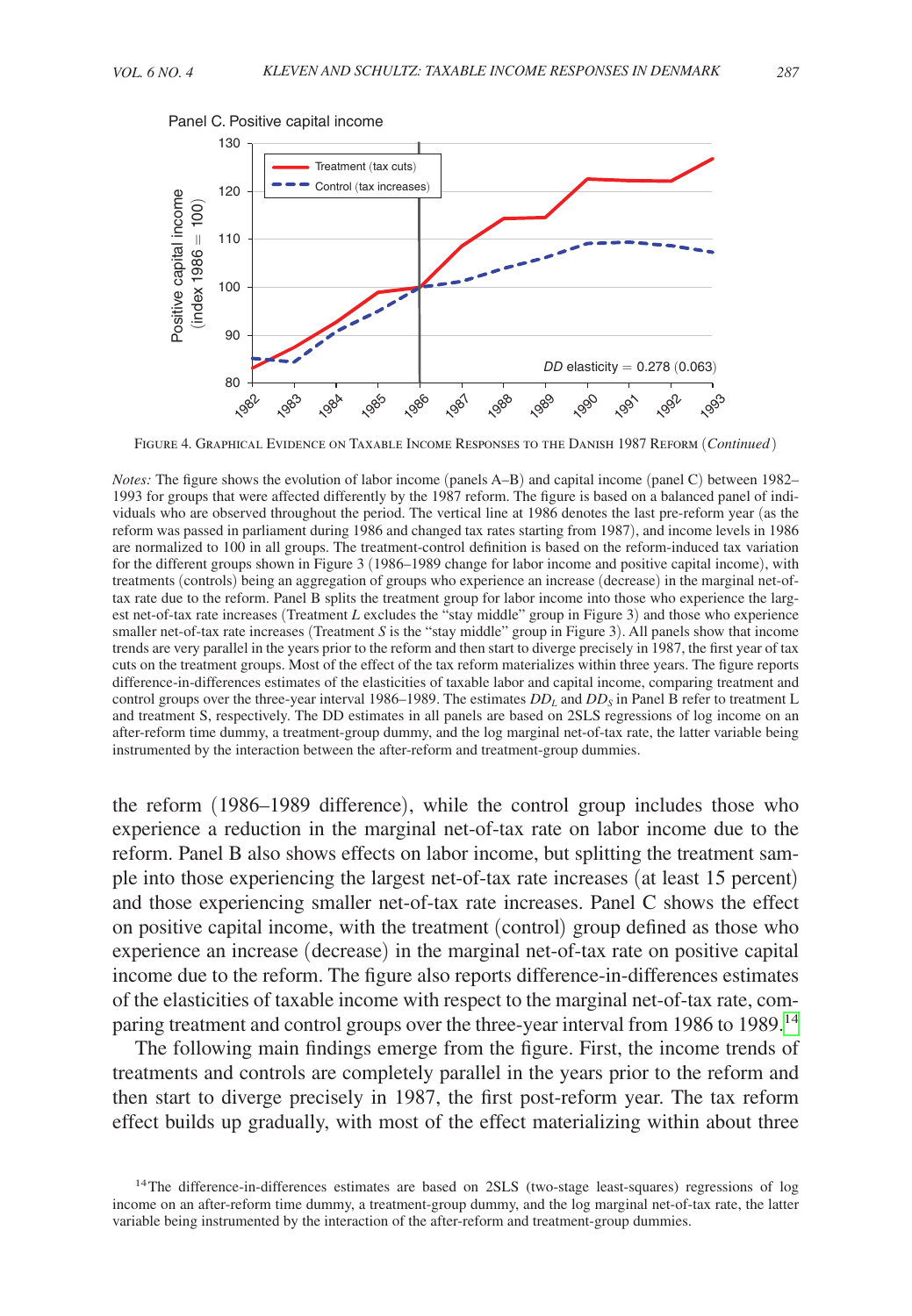years.[15](#page-18-0) This provides compelling evidence of taxable income responses to the reform, and in particular the remarkable similarity of pre-trends shows that differential nontax income changes is not a threat to identification here. As discussed earlier, this is a result of the stability of the Danish income distribution and the rich identifying variation. Second, the effect on labor income is larger for those experiencing the largest tax cuts (treatment *L*) than for those experiencing smaller tax cuts (treatment *S*). Importantly, the effect of large treatments is larger both in absolute terms and in elasticity terms as shown by the difference-in-differences estimates  $DD<sub>L</sub>$  and  $DD<sub>S</sub>$ . The large-treatment elasticity of 0.26 is about 40 percent larger than the small-treatment elasticity. This is consistent with the idea that larger incentive changes are better able to overcome optimization frictions (such as switching and attention costs) and are therefore more revealing of structural long-run elasticities (Chetty 2012; Kleven and Waseem 2013), a point we come back to below. Third, capital income responses are stronger than labor income responses. The capital income elasticity is close to 0.3, roughly 30 percent larger than the average labor income elasticity shown in panel A. The finding of larger capital income elasticities will come out more strongly when we turn to the full tax reform variation over time in the next section.

To conclude, the graphical analysis in Figure 4 provides compelling evidence of taxable responses, arguably representing the first nonparametrically identified evidence of taxable income elasticities using tax reforms.

#### B. *Panel Regression Evidence*

This section presents panel regression evidence using all the tax reform variation between 1984 and 2005. The results are based on 2SLS estimations of equation (5) using mechanical tax changes as instruments. We present separate estimations for labor income, capital income, broad income (labor plus capital income), and taxable income as defined in Table 1. The first-stage regressions (not shown) are always very strong. The full details of the different regressions are provided in the notes to each table.

*Labor Income Elasticities*.—The first set of results is presented in [Table 3,](#page-19-0) which shows estimates of labor income elasticities based on specifications that assume no income effects and no cross-tax effects. The table splits the sample by wage earners (panel A) and self-employed individuals (panel B), and shows results for a number of different specifications and sample restrictions considered in the previous literature.

The table rows consider alternative ways of controlling for pre-reform income (base-year *s* income in equation (5)): no income controls (as in Feldstein 1995), log base-year income (as in Auten and Carroll 1999), ten-piece spline in log base-year income (as in Gruber and Saez 2002), and the combination of a ten-piece spline in log base-year income and the log-deviation between *s* − 1 and *s* income (as in Kopczuk 2005). Results in the previous literature have been extremely sensitive to the specification of these income controls. The table columns consider alternative

<span id="page-18-0"></span><sup>&</sup>lt;sup>15</sup>As discussed earlier, this finding provides a justification for using three-year intervals when we come to the panel difference-in-differences regressions below.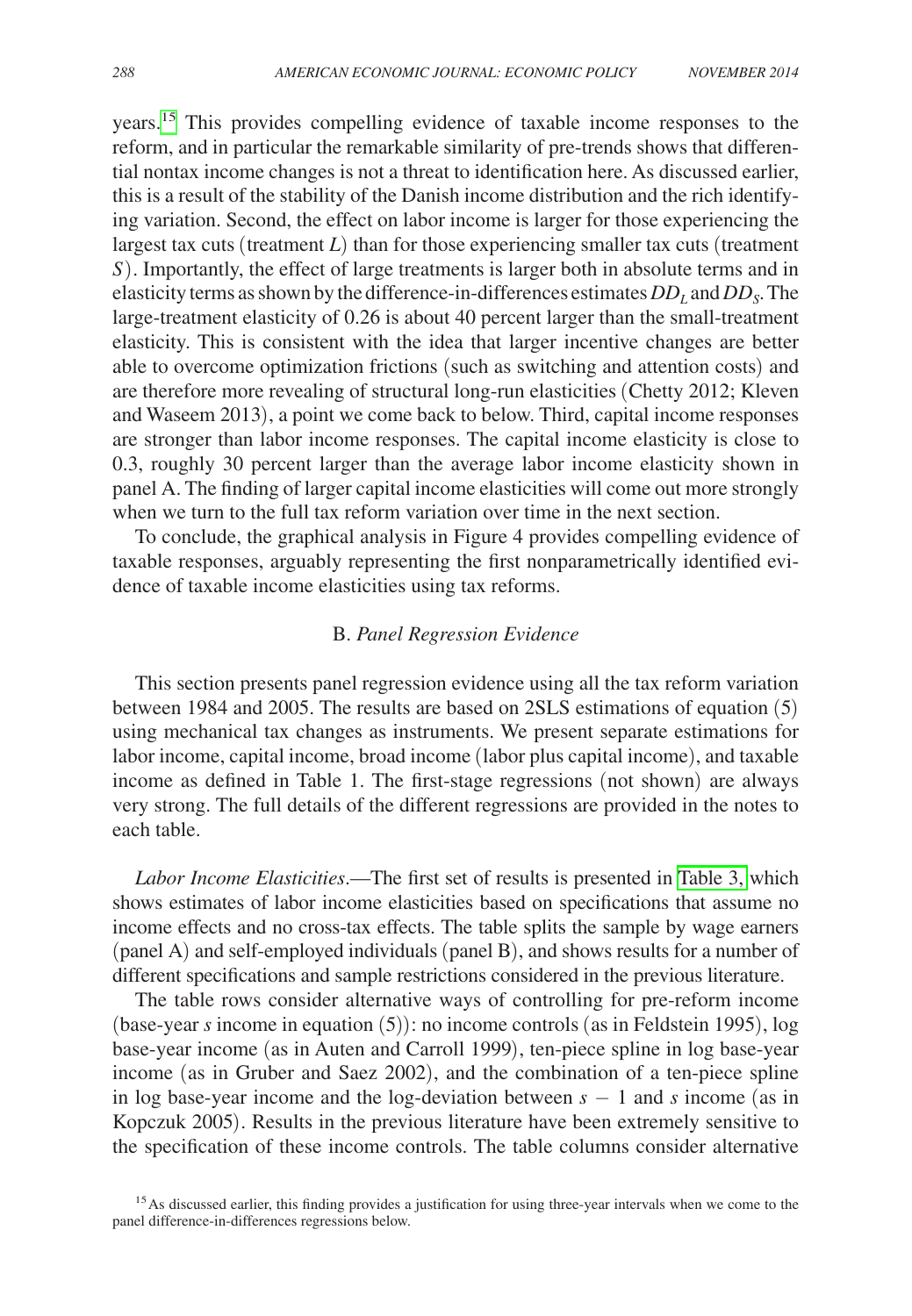<span id="page-19-0"></span>

|                                                                                         |                                               |                               | Panel A. Wage earners                 |                                             |                                          | Panel B. Self-employed        |                                |                                 |
|-----------------------------------------------------------------------------------------|-----------------------------------------------|-------------------------------|---------------------------------------|---------------------------------------------|------------------------------------------|-------------------------------|--------------------------------|---------------------------------|
| Socioeconomic controls<br>Broad income restriction<br>Taxpayers around kinks            | N <sub>0</sub><br>> 0K<br>Include<br>$^{(1)}$ | Yes<br>> 0K<br>Include<br>(2) | <b>Yes</b><br>>100K<br>Include<br>(3) | Yes<br>> 0K<br>Exclude<br>(4)               | N <sub>0</sub><br>> 0K<br>Include<br>(5) | Yes<br>> 0K<br>Include<br>(6) | Yes<br>>100K<br>Include<br>(7) | Yes<br>> 0K<br>Exclude<br>(8)   |
| Pre-reform income controls<br>No pre-reform income<br>controls                          | $-0.203***$<br>(0.002)                        | $-0.191***$<br>(0.002)        | $-0.102***$<br>(0.002)                | $-0.132***$<br>(0.002)                      | $-0.171***$<br>(0.015)                   | $-0.155***$<br>(0.013)        | (0.015)                        | $-0.126***-0.162***$<br>(0.015) |
| $log base-year (period s)$<br>income                                                    | $0.065***$<br>(0.002)                         | $0.060***$<br>(0.002)         | $0.065***$<br>(0.002)                 | $0.062***$<br>(0.002)                       | $0.102***$<br>(0.016)                    | $0.095***$<br>(0.015)         | $0.085***$<br>(0.016)          | $0.098***$<br>(0.016)           |
| Splines of log base-year<br>$(period s)$ income                                         | $0.044***$<br>(0.002)                         | $0.042***$<br>(0.002)         | $0.044***$<br>(0.002)                 | $0.043***$<br>(0.002)                       | $0.112***$<br>(0.014)                    | $0.100***$<br>(0.013)         | $0.093***$<br>(0.014)          | $0.101***$<br>(0.015)           |
| Splines of $\log s - 1$<br>income and log deviation<br>between $s - 1$ and<br>s incomes | $0.049***$<br>(0.002)                         | $0.046***$<br>(0.002)         | $0.052***$<br>(0.002)                 | $0.047***$<br>(0.002)                       | $0.094***$<br>(0.015)                    | $0.090***$<br>(0.014)         | $0.081***$<br>(0.015)          | $0.094***$<br>(0.016)           |
| <b>Observations</b>                                                                     |                                               |                               |                                       | 29,568,870 29,568,870 27,121,055 28,060,857 | 1.646.270                                | 1,646,270                     | 1.381.560                      | 1.405.915                       |

Table 3—The Elasticity of Labor Income

*Notes:* The table shows elasticity estimates based on 2SLS regressions, where standard errors (shown in parentheses) are clustered by individual. The dependent variable in all specifications is the three-year growth rate in real wage earnings. The independent variable of interest is the three-year growth rate in the marginal net-of-tax rate, instrumented using the three-year growth rate in the simulated marginal net-of-tax rate under base-year behavior (i.e., mechanical tax variation from tax reforms). All elasticities in the table are based on specifications without income effects. Socioeconomic controls include labor market experience, experience squared, age, gender, marital status, number of kids aged 0–18 years, educational degree, industry, municipality, and local unemployment rate. All specifications also include base-year fixed effects. Regressions are weighted by labor income and restricts the sample to individuals with positive labor income (in addition to the sample restrictions described in Section III). "Splines" refer to a flexible piecewise linear functional form with ten components. Taxpayers close to kink points are defined as those who have an income within 5,000 DKK of the top kink, 3,000 DKK of the middle kink, or 2,000 DKK of the bottom kink.

*\*\*\**Significant at the 1 percent level.

*\*\**Significant at the 5 percent level.

 *\**Significant at the 10 percent level.

specifications of socioeconomic controls and sample: with and without socioeconomic controls, different income restrictions at the bottom (observations with broad income above zero or above 100,000 kroner), and whether or not taxpayers located close to kink points are included or excluded in the estimation. The last sensitivity check is done because the Gruber-Saez style specification considered here assumes that taxpayers behave as if they are located in the interior of brackets and do not bunch at kink points. If there is significant bunching at kink points, this may create bias in the estimates. As shown by Chetty et al. (2011), there is indeed bunching at the top kink in Denmark (but not at the bottom and middle kinks) and we therefore investigate if our results are sensitive to this.

The table shows that results are extremely robust to specification, with an elasticity of labor income consistently estimated to about 0.05 for wage earners and 0.10 for self-employed individuals. To be precise, while it does matter whether *any* income controls are included due to mean-reversion (first row versus subsequent rows), the exact specification of pre-reform income controls has no impact on the results. This robustness derives from the stable Danish income distribution and would survive even richer pre-reform income controls than those shown in the table (see Kleven and Schultz 2012). Furthermore, the table also shows that results are essentially unaffected by socioeconomic controls, excluding taxpayers at the bottom (to avoid mean reversion at the bottom), and excluding taxpayers around kink points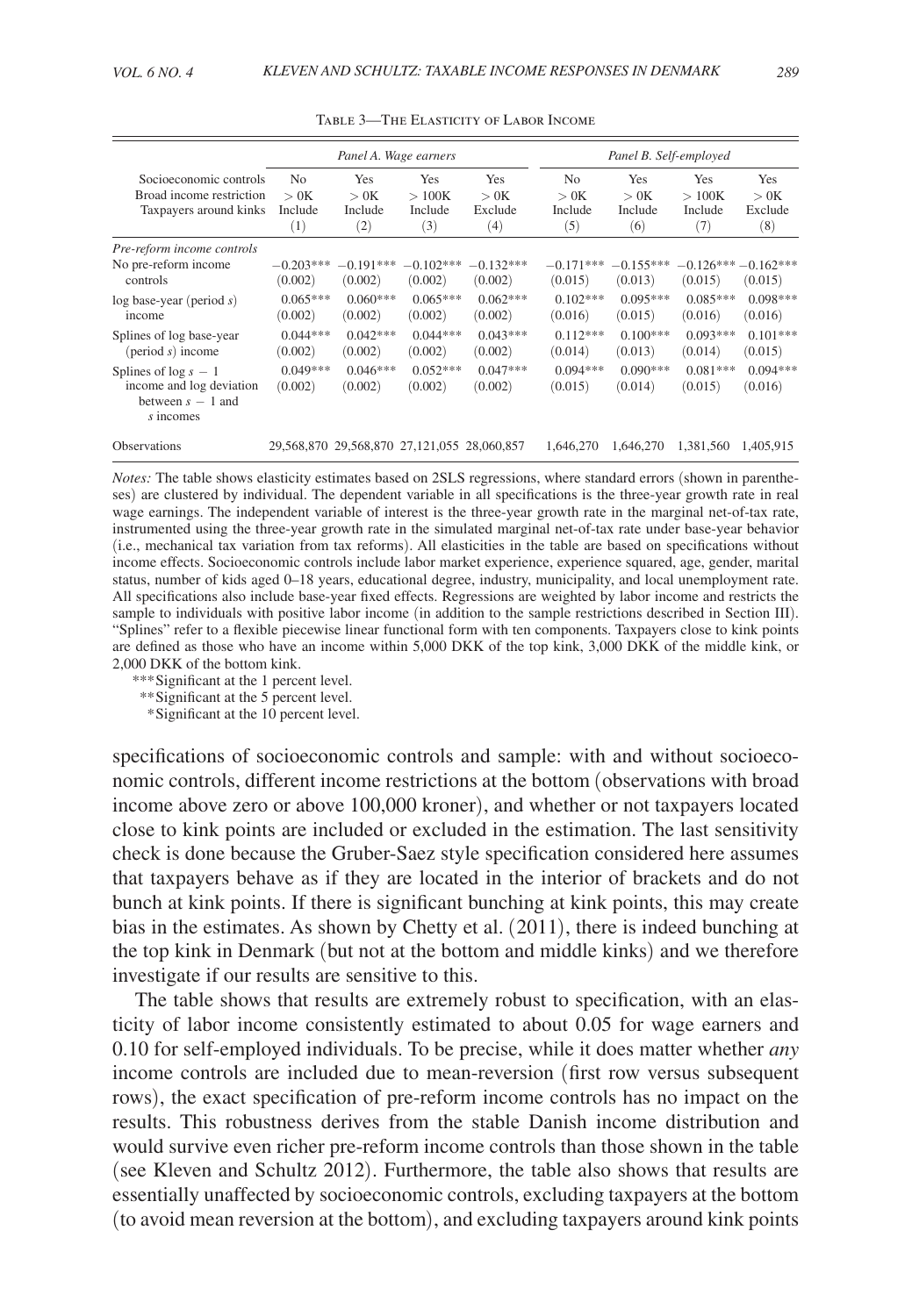|                              | Full<br>sample<br>(1) | Top<br>20 percent<br>(2) | Top<br>10 percent<br>(3) | College<br>degree<br>or more<br>(4) | Women<br>(5)          | With kids<br>below<br>18 years old 6 years old<br>(6) | With kids<br>below<br>(7) |
|------------------------------|-----------------------|--------------------------|--------------------------|-------------------------------------|-----------------------|-------------------------------------------------------|---------------------------|
| Panel A. All workers         |                       |                          |                          |                                     |                       |                                                       |                           |
| Elasticity wrt. $1 - \tau$   | $0.049***$<br>(0.002) | $0.076***$<br>(0.008)    | $0.085***$<br>(0.012)    | $0.062***$<br>(0.009)               | $0.054***$<br>(0.004) | $0.054***$<br>(0.005)                                 | $0.083***$<br>(0.010)     |
| <b>Observations</b>          | 31,215,140            | 6,243,028                | 3,121,514                |                                     |                       | 5,056,852 15,295,419 14,325,926                       | 4.751.852                 |
| Panel B. Wage earners        |                       |                          |                          |                                     |                       |                                                       |                           |
| Elasticity w.r.t. $1 - \tau$ | $0.046***$            | $0.073***$               | $0.081***$               | $0.061***$                          | $0.052***$            | $0.052***$                                            | $0.080***$                |
|                              | (0.002)               | (0.009)                  | (0.012)                  | (0.010)                             | (0.005)               | (0.006)                                               | (0.010)                   |
| Observations                 | 29,568,870            | 5,913,774                | 2,956,887                | 4,844,483                           | 14,785,075            | 13,631,249                                            | 4,593,606                 |
| Panel C. Self-employed       |                       |                          |                          |                                     |                       |                                                       |                           |
| Elasticity w.r.t. $1 - \tau$ | $0.090***$<br>(0.014) | $0.135***$<br>(0.037)    | $0.147***$<br>(0.044)    | $0.113***$<br>(0.039)               | $0.116***$<br>(0.026) | $0.119***$<br>(0.022)                                 | $0.171***$<br>(0.046)     |
| <b>Observations</b>          | 1,646,270             | 329,254                  | 164,627                  | 212,369                             | 510,344               | 694,677                                               | 158,246                   |

Table 4—The Elasticity of Labor Income: Heterogeneity

*Notes:* The table shows elasticity estimates based on 2SLS regressions, where standard errors (shown in parentheses) are clustered by individual. The dependent variable in all specifications is the three-year growth rate in real wage earnings. The independent variable of interest is the three-year growth rate in the marginal net-of-tax rate, instrumented using the three-year growth rate in the simulated marginal net-of-tax rate under base-year behavior (i.e., mechanical tax variation from tax reforms). All elasticities in the table are based on specifications without income effects. Regressions are weighted by labor income and restricts the sample to individuals with positive labor income (in addition to the sample restrictions described in Section III). All regressions control for pre-reform income using splines of log *s* − 1 income and the log-deviation between *s* − 1 and *s* incomes, where "splines" refer to a flexible piecewise linear functional form with ten components. The specifications also control for a rich set of socioeconomic variables and base-year fixed effects as described in Table 3.

*\*\*\**Significant at the 1 percent level.

*\*\**Significant at the 5 percent level.

 *\**Significant at the 10 percent level.

(to avoid results being attenuated by bunching). [16](#page-20-0) Because the robustness shown in Table 3 holds for all the results in the paper, the following tables restrict attention to a smaller subset of the specifications considered above. Unless otherwise stated, we consider specifications that controls for socioeconomic variables, includes all observations with positive broad income, and do not drop observations around kink points. In tables that do not consider different pre-reform income controls, we have used the richest specification from Table 3 (bottom row).

Table 4 investigates heterogeneity in the labor income elasticity. The first column repeats results for the full sample (as in the previous table) while the following columns show results for different subgroups (top 20 percent earners, top 10 percent earners, highly-educated workers, women, those with kids younger than 18 years,

<span id="page-20-0"></span><sup>&</sup>lt;sup>16</sup>It is not surprising that bunching around kink points has no significant impact on our results. Even though there is visually clear bunching at the top kink in Denmark, it affects a small part of the population (see Table A1) and is small in magnitude, especially for wage earners where the elasticity implied by bunching is only 0.01 (Chetty et al. 2011). Bunching is stronger for self-employed individuals, which is consistent with our finding that the impact of excluding taxpayers around kink points is slightly larger for the self-employed than for wage earners. Notice also that, as one would expect, elasticities become larger when excluding observations close to kinks, because those taxpayers are constrained in their response to the reform-driven tax variation that we use for identification.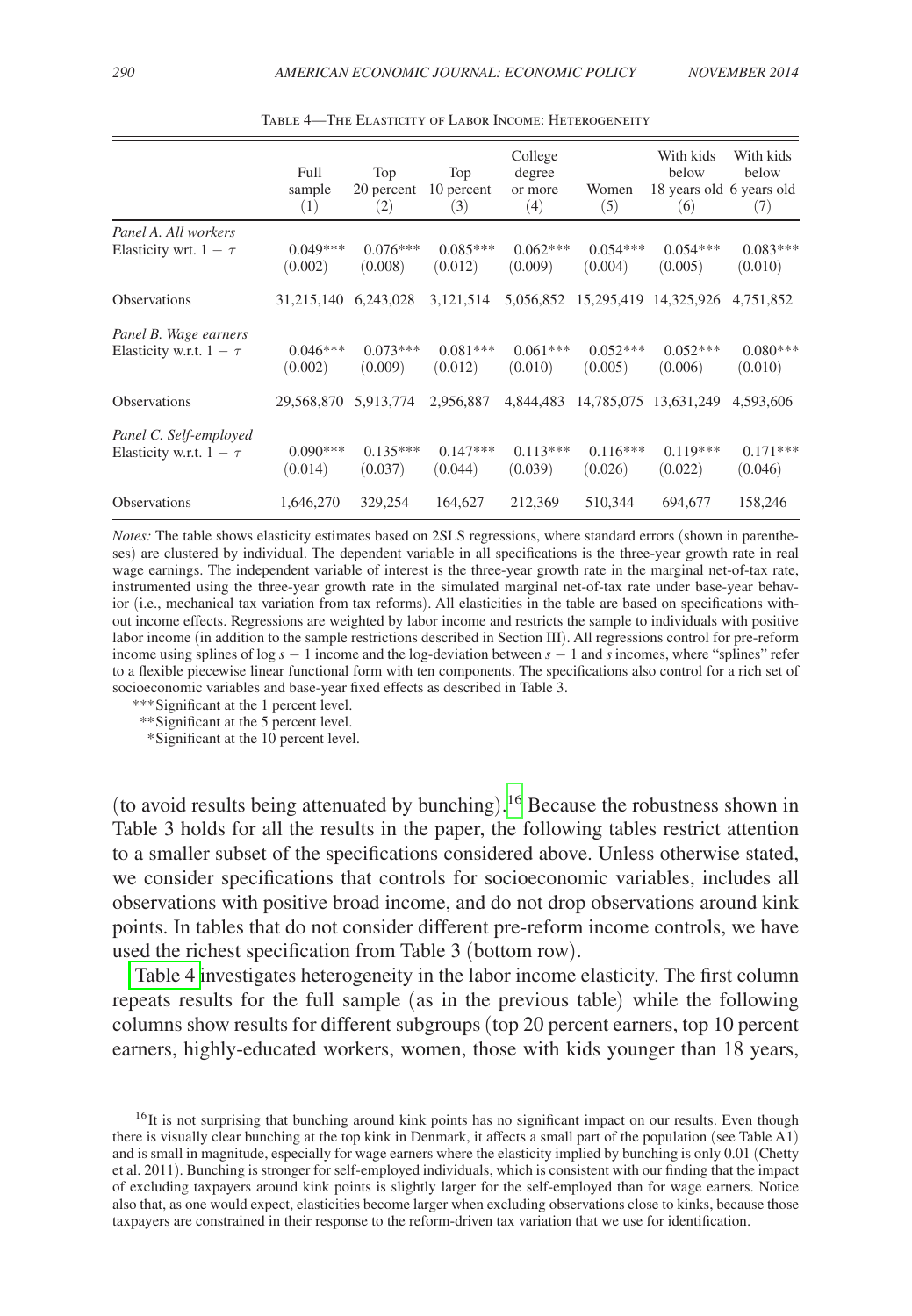|                                                                                     | Panel A. Wage earners                  |                                                         |                                               |                                        | Panel B. Self-employed                                  |                                               |  |  |
|-------------------------------------------------------------------------------------|----------------------------------------|---------------------------------------------------------|-----------------------------------------------|----------------------------------------|---------------------------------------------------------|-----------------------------------------------|--|--|
|                                                                                     | Without<br>income effects              | With income effects                                     |                                               | Without<br>income effects              |                                                         | With income effects                           |  |  |
| Pre-reform income controls                                                          | Elasticity<br>w.r.t. $1 - \tau$<br>(1) | Uncompensated<br>elasticity<br>w.r.t. $1 - \tau$<br>(2) | Elasticity<br>w.r.t. virtual<br>income<br>(3) | Elasticity<br>w.r.t. $1 - \tau$<br>(4) | Uncompensated<br>elasticity<br>w.r.t. $1 - \tau$<br>(5) | Elasticity<br>w.r.t. virtual<br>income<br>(6) |  |  |
| No pre-reform income<br>controls                                                    | $-0.191***$<br>(0.002)                 | $-0.140***$<br>(0.003)                                  | $-0.007***$<br>(0.002)                        | $-0.155***$<br>(0.013)                 | $-0.159***$<br>(0.030)                                  | $-0.003$<br>(0.021)                           |  |  |
| $log base-year (period s)$<br>income                                                | $0.060***$<br>(0.002)                  | $0.042***$<br>(0.003)                                   | $-0.015***$<br>(0.003)                        | $0.095***$<br>(0.015)                  | $0.114***$<br>(0.033)                                   | $-0.015$<br>(0.021)                           |  |  |
| Splines of log base-year<br>(periods) income                                        | $0.042***$<br>(0.002)                  | $0.034***$<br>(0.003)                                   | $-0.007***$<br>(0.003)                        | $0.100***$<br>(0.013)                  | $0.105***$<br>(0.032)                                   | $-0.004$<br>(0.021)                           |  |  |
| Splines of $log s - 1$ income<br>and log deviation between<br>$s - 1$ and s incomes | $0.046***$<br>(0.002)                  | $0.030***$<br>(0.003)                                   | $-0.013***$<br>(0.002)                        | $0.090***$<br>(0.014)                  | $0.096***$<br>(0.032)                                   | $-0.005$<br>(0.021)                           |  |  |
| <b>Observations</b>                                                                 |                                        | 29,568,870                                              |                                               |                                        | 1.646.270                                               |                                               |  |  |

Table 5—The Elasticity of Labor Income: Uncompensated and Income Elasticities

*Notes:* The table shows elasticity estimates based on 2SLS regressions, where standard errors (shown in parentheses) are clustered by individual. Columns 1 and 4 repeat results from Table 3 based on a specification without income effects, while the other columns consider a specification with income effects. The dependent variable in all specifications is the three-year growth rate in real wage earnings. The independent variables of interest are three-year growth rates in the marginal net-of-tax rate and virtual income, instrumented using mechanical variation in those variables created by tax reforms. All specifications include controls for labor market experience, experience squared, age, gender, marital status, number of kids aged 0–18 years, educational degree, industry, municipality, local unemployment rate, and base-year fixed effects. Regressions are weighted by labor income and restricts the sample to individuals with positive labor income (in addition to the sample restrictions described in Section III). "Splines" refer to a flexible piecewise linear functional form with ten components.

*\*\*\**Significant at the 1 percent level.

*\*\**Significant at the 5 percent level.

 *\**Significant at the 10 percent level.

and those with kids younger than six years). The different rows consider all workers, wage earners alone, and the self-employed alone. The direction of the heterogeneity corresponds to what one would expect, with larger elasticities for top earners, women and those with kids (especially young kids), and with larger elasticities for the self-employed within each group. But the amount of heterogeneity is not huge and elasticities are consistently modest (below 0.2).

Table 5 considers the importance of income effects by including virtual income in the specification, again splitting the sample by wage earners and self-employed individuals. As a benchmark, columns 1 and 4 repeat results from specifications without income effect. Columns 2–3 and 5–6 consider specifications with income effects, showing estimates of both the uncompensated elasticity with respect to the marginal net-of-tax rate and the elasticity with respect to virtual income. The compensated elasticity can be inferred from those estimates using the Slutsky equation. The general finding in Table 5 is that income elasticities are negative, implying that leisure is a normal good, but very small.<sup>[17](#page-21-0)</sup> Furthermore, the uncompensated elasticities obtained from the specification with income effects (corresponding roughly to compensated elasticities due to the smallness of income effects) are very similar

<span id="page-21-0"></span> $17$ The point estimates of income elasticities are roughly the same for wage earners and the self-employed, but they are statistically significant only for wage earners where we have much more power.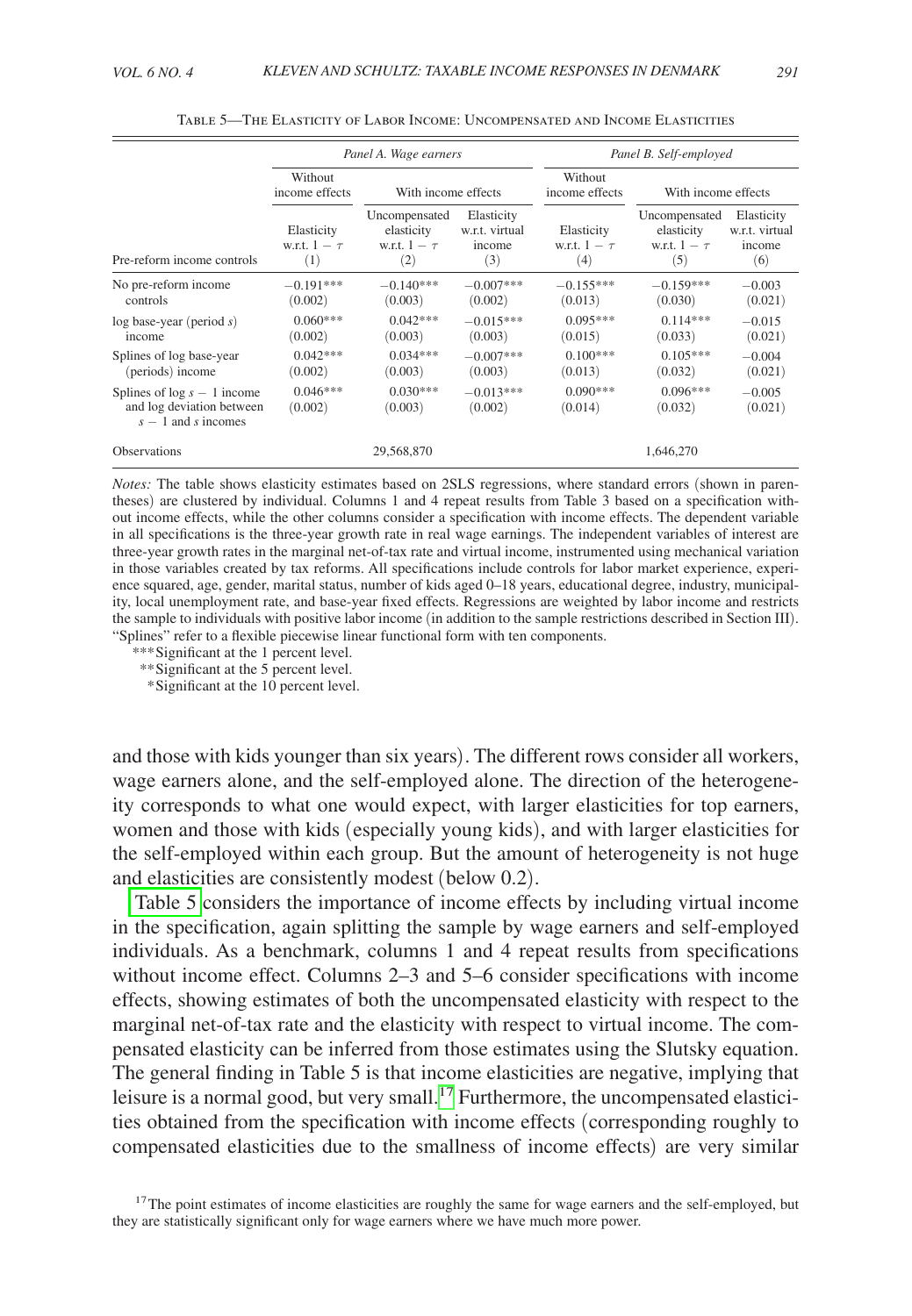to the elasticities obtained from the baseline specification without income effects. Hence, accounting for income effects is not very important in our setting (and so we ignore them from now on), a finding that is consistent with many previous labor supply and taxable income studies (e.g., Gruber and Saez 2002).

*Capital Income Elasticities*.—We now turn to the analysis of capital income responses. Capital income is a net income concept that may be either positive or negative, and is in fact negative for the vast majority of taxpayers in Denmark due to interest payments on mortgages and other loans. As described in Section I, the tax treatment of capital income is very different depending on whether the net value is positive or negative, with much higher tax rates on positive than on negative capital income. Since we consider log-linear regression specifications that do not allow for nonpositive income values, we consider capital income in absolute value and run separate regressions for negative and positive capital income.<sup>[18](#page-22-0)</sup>

The results are shown in [Table 6,](#page-23-0) which compares elasticities of labor income (panel A) to elasticities of negative and positive capital income (panels B–C). The table is based on the full sample (wage earners and self-employed individuals together) and shows results for specifications with different pre-reform income controls and socioeconomic controls (none versus a rich set). Notice that we would expect the elasticity of negative capital income (in absolute value) to be negative and the elasticity of positive capital income to be positive, and this is indeed what we find for all specifications. Overall, capital income elasticities are 2–3 times larger in absolute value than labor income elasticities, and again the results are very robust to the specification of both pre-reform income controls and socioeconomic controls. Elasticities of negative capital income vary between −0.10 and −0.13 across all specifications, while elasticities of positive capital income vary between 0.10 and 0.14 (ignoring the specification without *any* pre-reform income controls).

*Small-Reform versus Large-Reforms Elasticities*.—The average elasticities that we estimate when using the full reform variation in Denmark are fairly small, consistent with the findings of many other micro-studies of intensive labor supply responses (e.g., Blundell and MaCurdy 1999). An important question is whether observed micro-elasticities are small because they are attenuated by optimization frictions (such as inattention and adjustment costs) or because the true structural elasticity that overcomes frictions and matters for long-run behavior is small (Chetty et al. 2011; Chetty 2012; Kleven and Waseem 2013). As argued by Chetty (2012), the estimation of structural long-run elasticities requires tax variation that is large

<span id="page-22-0"></span><sup>&</sup>lt;sup>18</sup>This strategy requires us to drop individuals with zero capital income as well as those whose capital income switch sign between base and post year. An additional argument for dropping observations around zero capital income is that the imposition of much higher marginal tax rates on positive than on negative capital income (after the 1987 reform) creates a large kink in the capital income tax schedule at zero. This is associated with strong incentives for bunching at zero capital income, a type of response that is not captured by the Gruber-Saez estimation strategy and may create bias as discussed earlier. Indeed, we find strong bunching in the data around zero capital income. While this is interesting by itself and might offer a different way of uncovering capital income elasticities, a key problem of exploiting bunching at zero capital income is that it is likely to partly reflect nontax factors. Even without the tax kink, there would have been some excess clustering at zero as many taxpayers have not accumulated any saving or debt because of their stage in the life cycle (e.g., young taxpayers) or because of credit constraints.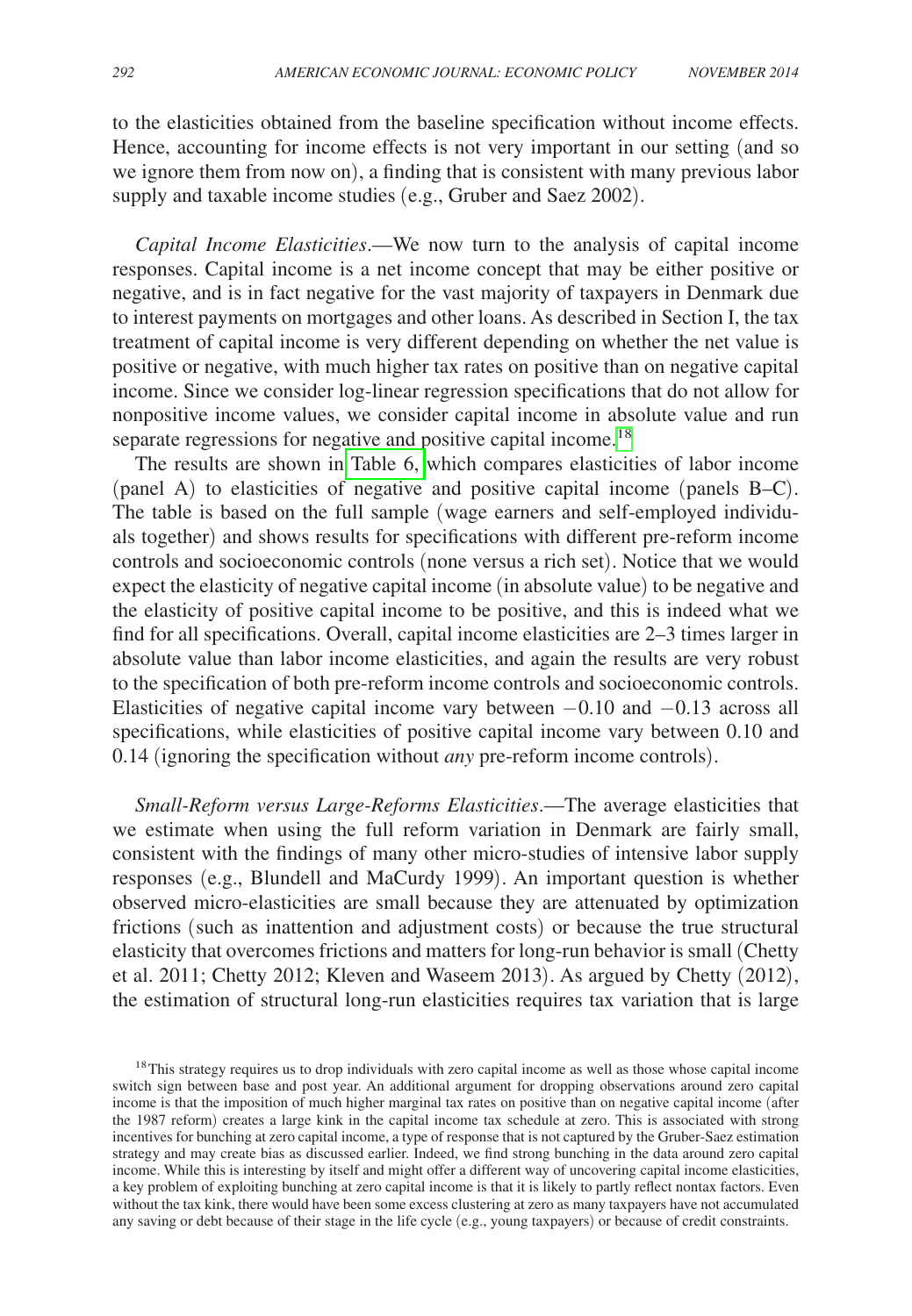<span id="page-23-0"></span>

|                                                                                     | Panel A.<br>Labor income |                       | Panel B.               | Negative capital income   | Panel C.<br>Positive capital income |                       |
|-------------------------------------------------------------------------------------|--------------------------|-----------------------|------------------------|---------------------------|-------------------------------------|-----------------------|
| Socioeconomic controls                                                              | N <sub>0</sub>           | Yes                   | N <sub>0</sub>         | Yes                       | N <sub>0</sub>                      | <b>Yes</b>            |
|                                                                                     | (1)                      | (2)                   | (3)                    | (4)                       | (5)                                 | (6)                   |
| Pre-reform income controls                                                          | $-0.201***$              | $-0.189***$           | $-0.089***$            | $-0.084***$               | $0.087***$                          | $0.081***$            |
| No pre-reform income controls                                                       | (0.003)                  | (0.002)               | (0.009)                | (0.009)                   | (0.025)                             | (0.024)               |
| $log base-year (period s) income$                                                   | $0.065***$               | $0.060***$            | $-0.107***$            | $-0.103***$               | $0.112***$                          | $0.106***$            |
|                                                                                     | (0.002)                  | (0.002)               | (0.007)                | (0.007)                   | (0.024)                             | (0.024)               |
| Splines of log base-year                                                            | $0.047***$               | $0.044***$            | $-0.129***$            | $-0.127***$               | $0.138***$                          | $0.135***$            |
| $(period s)$ income                                                                 | (0.002)                  | (0.002)               | (0.006)                | (0.005)                   | (0.025)                             | (0.025)               |
| Splines of $log s - 1$ income<br>and log deviation between<br>$s - 1$ and s incomes | $0.052***$<br>(0.002)    | $0.049***$<br>(0.002) | $-0.123***$<br>(0.005) | $-0.120***$<br>(0.005)    | $0.119***$<br>(0.024)               | $0.113***$<br>(0.024) |
| <b>Observations</b>                                                                 | 31,215,140               | 31,215,140            |                        | 27, 125, 664 27, 125, 664 | 4,837,538                           | 4,837,538             |

Table 6—Elasticities of Labor Income versus Capital Income

*Notes:* The table shows elasticity estimates based on 2SLS regressions, where standard errors (shown in parentheses) are clustered by individual. The dependent variable is the three-year growth rate in real labor income (panel A), negative capital income in absolute value (panel B), and positive capital income (panel C). The independent variable of interest is the three-year growth rate in the marginal net-of-tax rate on labor income (panel A), negative capital income (panel B), and positive capital income (panel C), each instrumented using the three-year growth rate in the simulated marginal net-of-tax rate under base-year behavior. All elasticities are based on specifications without income effects and without cross-tax effects between labor and capital income. Socioeconomic controls include labor market experience, experience squared, age, gender, marital status, number of kids aged 0–18 years, educational degree, industry, municipality, and local unemployment rate. All specifications also include base-year fixed effects. Regressions are weighted by income (labor income in columns 1–2, capital income in columns 3–6). Labor income regressions restrict the sample to individuals with positive labor income, while capital income regressions drop individuals with zero capital income and individuals whose capital income changes sign between base-year and post-year (in addition to the basic sample restrictions described in Section III). "Splines" refer to a flexible piecewise linear functional form with ten components.

*\*\*\**Significant at the 1 percent level.

*\*\**Significant at the 5 percent level.

 *\**Significant at the 10 percent level.

enough to overcome frictions. The Danish setting allows us to explore this question, because the time period we consider includes one very large tax reform episode (1987 reform) along with several smaller tax reform episodes. The graphical difference-in-differences analysis of the 1987 reform produced much larger elasticities than the estimations using all the reforms together, consistent with the notion that larger tax changes generate larger elasticities due to optimization frictions. To investigate this point further[, Table 7 c](#page-24-0)ompares panel-regression elasticities for the large 1987 reform (1984–1990 period) and the smaller post-1987 reforms (1991–2005 period) for labor income and positive capital income in the full sample (wage earners and self-employed individuals together). [19](#page-23-1)

The results in the table support the hypothesis that micro-elasticities are larger when estimated using large tax variation. The labor income elasticity estimated from the 1987 reform alone is about 0.11, which is three to five times larger than elasticities based on the post-1987 reforms alone. Results for capital income are qualitatively

<span id="page-23-1"></span><sup>19</sup>We do not consider the 1987 reform versus post-1987 reform split for negative capital income, because it is associated with very little identifying variation after the 1987 reform as there was just one bracket for negative capital income through most of this period (see panel B of Figure 2).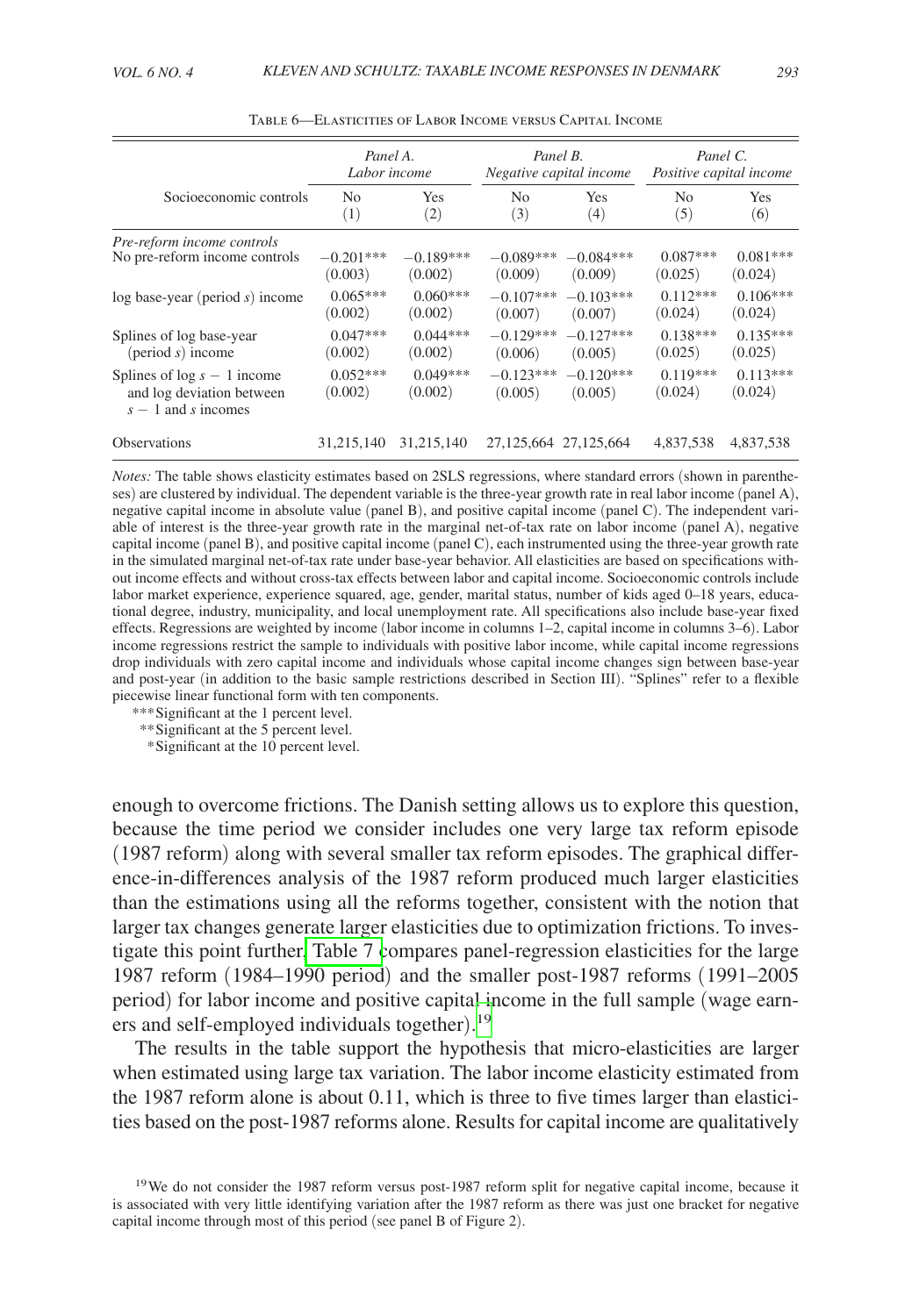<span id="page-24-0"></span>

|                                                                                   |                       | Panel A. Labor income |                       | Panel B. Positive capital income |                       |                       |
|-----------------------------------------------------------------------------------|-----------------------|-----------------------|-----------------------|----------------------------------|-----------------------|-----------------------|
| Pre-reform income controls                                                        | All                   | 1987                  | Post-1987             | All                              | 1987                  | Post-1987             |
|                                                                                   | reforms               | reform                | reforms               | reforms                          | reform                | reforms               |
|                                                                                   | $(1984 - 2005)$       | $(1984 - 1990)$       | $(1991 - 2005)$       | $(1984 - 2005)$                  | (1984–1990)           | $(1991 - 2005)$       |
|                                                                                   | (1)                   | $\left( 2\right)$     | (3)                   | (4)                              | (5)                   | (6)                   |
| No pre-reform income                                                              | $-0.189***$           | $-0.182***$           | $-0.192***$           | $0.081***$                       | $0.131***$            | $0.124***$            |
| controls                                                                          | (0.002)               | (0.002)               | (0.004)               | (0.024)                          | (0.021)               | (0.032)               |
| $log base-year (period s)$                                                        | $0.060***$            | $0.112***$            | $0.043***$            | $0.106***$                       | $0.137***$            | $0.076**$             |
| income                                                                            | (0.002)               | (0.002)               | (0.004)               | (0.024)                          | (0.023)               | (0.032)               |
| Splines of log base-year                                                          | $0.044***$            | $0.104***$            | $0.023***$            | $0.135***$                       | $0.151***$            | $0.109***$            |
| $(period s)$ income                                                               | (0.002)               | (0.002)               | (0.004)               | (0.025)                          | (0.024)               | (0.035)               |
| Splines of $log s - 1$ income<br>and log deviation between<br>$s-1$ and s incomes | $0.049***$<br>(0.002) | $0.111***$<br>(0.002) | $0.025***$<br>(0.004) | $0.113***$<br>(0.024)            | $0.155***$<br>(0.023) | $0.094***$<br>(0.032) |
| <b>Observations</b>                                                               | 31,215,140            | 11.799.628            | 19,415,512            | 4,837,538                        | 1.756.743             | 3,080,795             |

Table 7—Labor and Capital Income Elasticities: Small versus Large Reforms

*Notes:* The table shows elasticity estimates based on 2SLS regressions, where standard errors (shown in parentheses) are clustered by individual. The dependent variable is the three-year growth rate in real labor income (panel A) and in positive capital income (panel B). The independent variable of interest is the three-year growth rate in the marginal net-of-tax rate on labor income (panel A) and on positive capital income (panel B), each instrumented using the three-year growth rate in the simulated marginal net-of-tax rate under base-year behavior. Columns 1 and 4 are based on the full data period (1984–2005) and repeat results shown in Table 6. Columns 2–3 and 5–6 split the data into a period with large tax reform variation (1984–1990) and a period with smaller tax reform variation (1991–2005). All specifications are otherwise identical to those described in Table 6.

*\*\*\**Significant at the 1 percent level.

*\*\**Significant at the 5 percent level.

 *\**Significant at the 10 percent level.

similar, but the difference between large-reform elasticities (0.14–0.16) and small-reform elasticities  $(0.08-0.11)$  is not as strong as for labor income. It is intuitive that the size of the tax change matters more for labor income than for capital income, because labor income responses are more likely to be affected by real adjustment costs (e.g., search costs) than capital income responses. On the other hand, frictions due to (for example) inattention would matter for both labor and capital income.

It is possible to generate even larger elasticities by zooming in on those parts of the 1987 reform that were associated with the very largest tax changes, corresponding to the graphical difference-in-differences analysis above. The graphical analysis produced elasticities of 0.2–0.3 (or about ten times larger than the small-reform elasticities in Table 7) by using only the three-year interval (1986–1989) featuring the largest tax changes and by focusing on a treatment group experiencing the largest net-of-tax rate increases over that three-year interval.

Finally, while our finding of a positive correlation between the size of the elasticity and the size of the identifying variation is qualitatively consistent with Chetty et al. (2011), our difference-in-differences estimates using large tax reforms are quantitatively much stronger than their bunching estimates using large kinks (as even the large-kink elasticity in Denmark is tiny, about 0.01). A likely explanation is that bunching around kink points, even large kink points, are much more affected by frictions due to the fact that bunching requires precise knowledge of bracket thresholds along with a very precise behavioral response, both of which may be costly to achieve due to adjustment costs, attention costs, etc.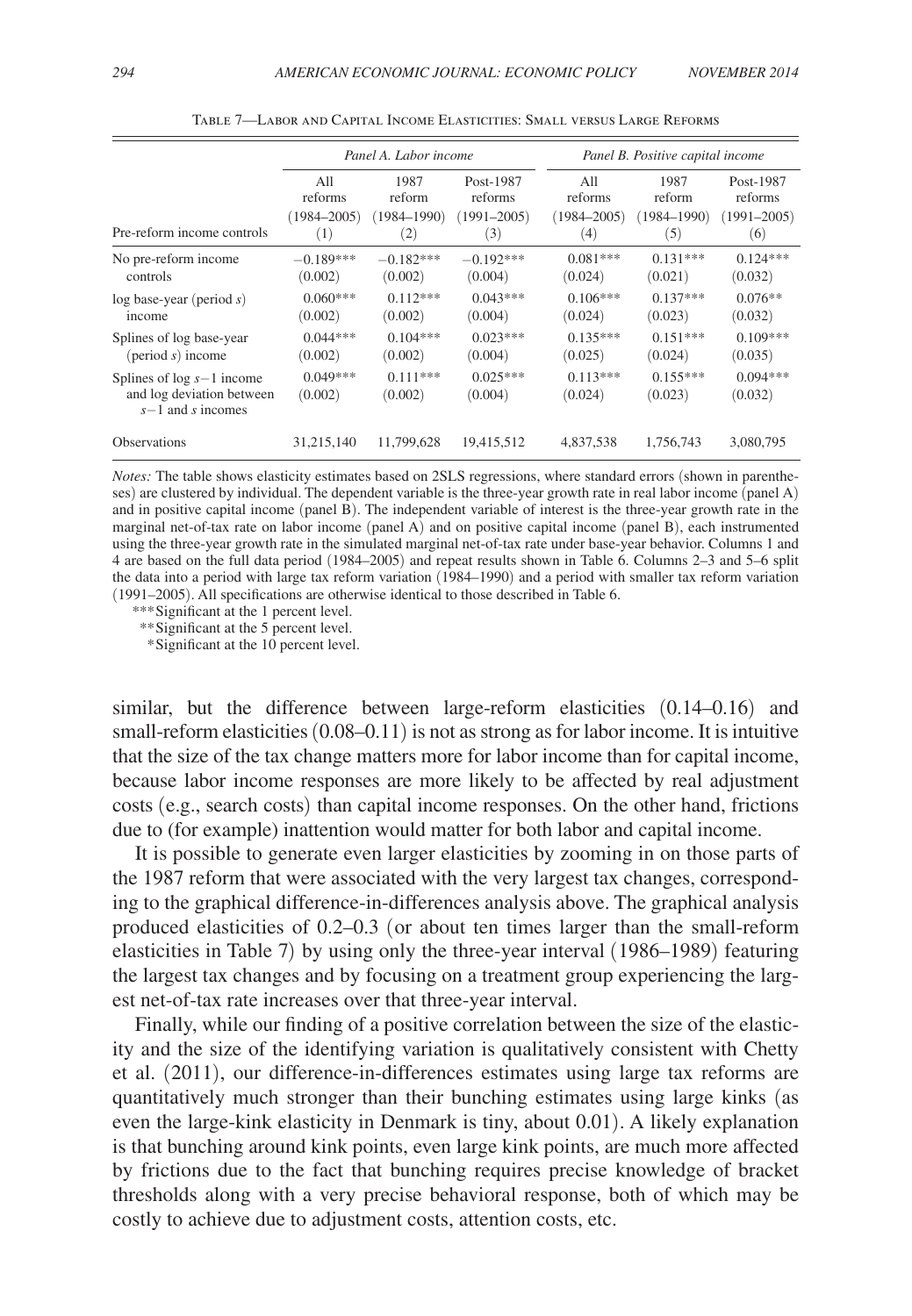*Broad Income versus Taxable Income Elasticities*.—The previous literature has focused much attention on the distinction between broad income (labor plus capital income) and taxable income (broad income minus deductions), finding that the elasticities of broad income tend to be much smaller. By estimating labor income and capital income elasticities, not including deductions, our estimates are closest in spirit to broad income elasticities. In fact, assuming no cross-effects between labor and capital income, the broad income elasticity with respect to a *joint* change in the net-of-tax rates on labor and capital income is a weighted average of the underlying labor and capital income elasticities, with weights equal to the broad income shares of each component.[20](#page-25-0) This gives a broad income elasticity close to the labor income elasticities estimated here, because labor income represent a very large share of broad income for most taxpayers.

To investigate the difference between broad and taxable income elasticities, we run regressions of broad income and taxable income, respectively, on the marginal net-of-tax rates on labor and capital income simultaneously. Based on the conceptual framework in Section III, total income (either broad income or taxable income) can be written as a function of all of the underlying net-of-tax rates  $1 - \tau^1, \ldots, 1 - \tau^n$ . Such a specification does not assume the absence of cross-effects and is therefore more general than what we have considered above. While in principle one should include *all* the underlying tax rates in such a regression (the tax rates associated with each income concept in Table 1), separately identifying the effect of each is not feasible and so we focus on the effects of the tax rates on labor and capital income. The results are shown in [Table 8](#page-26-0) for broad income (panel A) and taxable income (panel B) based on either the full reform variation (1984–2005) or only the large reform variation (1984–1990). The table shows elasticities with respect to the net-of-tax rate on labor income alone, capital income alone, and a joint increase in both of them.

The following findings emerge from the table. First, taxable income elasticities are larger than broad income elasticities as one would expect, but the difference is much smaller than in the US literature. This suggests that the additional avoidance or evasion opportunities associated with the deduction component of taxable income are fairly small in Denmark. Second, the elasticities of taxable and broad income with respect to a *joint* increase in the net-of-tax rates on labor and capital income are only slightly larger than the elasticities with respect to an *isolated* increase in the net-of-tax rate on labor income, which reflects the point above that labor income represent most of total income for most taxpayers. Third, elasticities estimated using

<span id="page-25-0"></span><sup>20</sup> Absent cross-effects, total income can be written as  $z = \sum_{j=1}^{n} z^{j} (1 - \tau^{j}, y)$ , where the underlying income components 1,…, *n* depends on the total income measure (e.g., broad or taxable income). Considering a common percentage change  $\delta$  in all net-of-tax rates, we have  $d(1 - \tau^j) = \delta(1 - \tau^j)$   $\forall j$ . Denoting the elasticity for components 1, ..., *n* depends on the tc<br>mon percentage change  $\delta$  in all net-of-ta<br>income component *j* by  $\varepsilon$ <sup>*j*</sup> =  $\frac{\partial z^j}{\partial(1 - \tau^j)}$ *j l* net-of-tax rates, we have *d*(1 −  $\frac{\partial z^j}{\partial (1 - \tau^j)} \cdot \frac{1 - \tau^j}{z^j}$ , we obtain<br>  $\frac{dz/z}{\delta} = \sum_{j=1}^n \left(\frac{z^j}{z}\right)^j$ 

$$
\frac{dz/z}{\delta} = \sum_{j=1}^{n} \left(\frac{z^{j}}{z}\right) \varepsilon^{j},
$$

where  $\frac{dz/z}{\delta}$  is the elasticity of total income *z* with respect to a joint percentage change  $\delta$  in the net-of-tax rates on each underlying income component.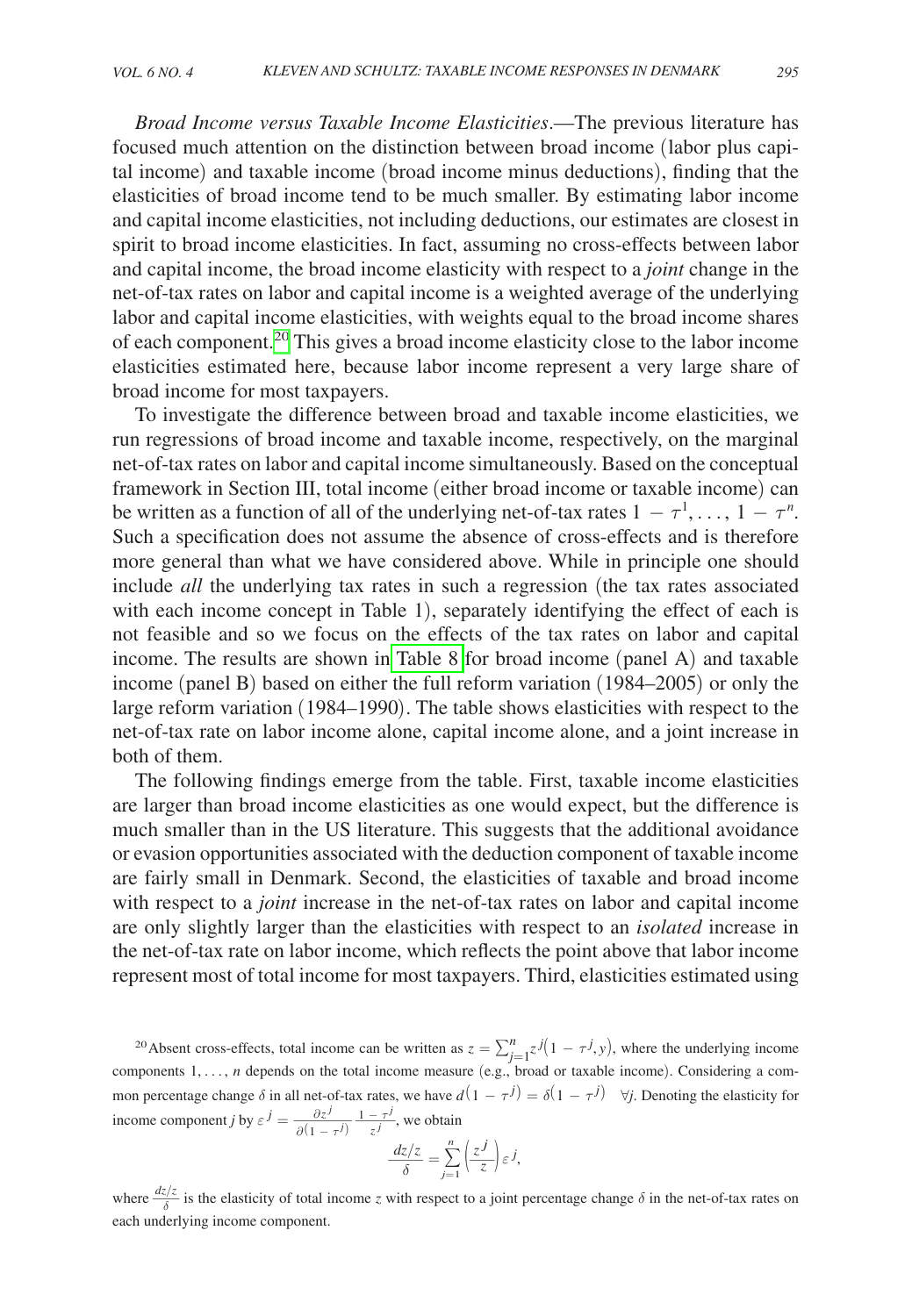<span id="page-26-0"></span>

|                                       |                         | Panel A. Broad income |            | Panel B. Taxable income |                       |            |  |
|---------------------------------------|-------------------------|-----------------------|------------|-------------------------|-----------------------|------------|--|
|                                       | All                     | Wage                  | Self-      | All                     | Wage                  | Self-      |  |
|                                       | individuals             | earners               | employed   | individuals             | earners               | employed   |  |
|                                       | (1)                     | (2)                   | (3)        | (4)                     | (5)                   | (6)        |  |
|                                       |                         |                       |            | All reforms (1984–2005) |                       |            |  |
| $1 - \tau$ on labor income            | $0.054***$              | $0.052***$            | $0.084***$ | $0.066***$              | $0.064***$            | $0.104***$ |  |
|                                       | (0.003)                 | (0.003)               | (0.039)    | (0.003)                 | (0.003)               | (0.040)    |  |
| $1 - \tau$ on capital income          | $0.014***$              | $0.014***$            | 0.003      | $0.015***$              | $0.016***$            | $-0.006$   |  |
|                                       | (0.002)                 | (0.002)               | (0.029)    | (0.002)                 | (0.002)               | (0.031)    |  |
| Joint increase in $1 - \tau$ on labor | $0.068***$              | $0.067***$            | $0.084*$   | $0.082***$              | $0.080***$            | $0.099*$   |  |
| and capital income                    | (0.005)                 | (0.005)               | (0.048)    | (0.006)                 | (0.005)               | (0.050)    |  |
| Number of observations                | 31,103,309              | 29,540,762            | 1,562,547  | 30,893,781              | 29,398,652            | 1,495,129  |  |
|                                       | 1987 reform (1984-1990) |                       |            |                         |                       |            |  |
| $1 - \tau$ on labor income            | $0.136***$              | $0.134***$            | $0.191***$ | $0.142***$              | $0.137***$            | $0.203***$ |  |
|                                       | (0.003)                 | (0.004)               | (0.043)    | (0.004)                 | (0.004)               | (0.044)    |  |
| $1 - \tau$ on capital income          | $0.045***$              | $0.044***$            | 0.055      | $0.046***$              | $0.043***$            | $0.064*$   |  |
|                                       | (0.004)                 | (0.003)               | (0.033)    | (0.004)                 | (0.004)               | (0.035)    |  |
| Joint increase in $1 - \tau$ on labor | $0.181***$              | $0.177***$            | $0.246***$ | $0.189***$              | $0.181***$            | $0.267***$ |  |
| and capital income                    | (0.005)                 | (0.005)               | (0.056)    | (0.006)                 | (0.006)               | (0.058)    |  |
| Number of observations                |                         | 11,713,264 11,106,010 | 607,254    |                         | 11,608,130 11,044,629 | 563,501    |  |

Table 8—Elasticities of Broad Income versus Taxable Income

*Notes:* The table shows elasticity estimates based on 2SLS regressions, where standard errors (shown in parentheses) are clustered by individual. The dependent variable is the three-year growth rate in broad income (labor income + capital income) in panel A and in taxable income (labor income + other personal income + capital income − deductions) in panel B. The independent variables of interest are the three-year growth rates in the marginal net-oftax rates on labor income and capital income, instrumented using mechanical variation in those variables created by tax reforms. The elasticities are based on specifications without income effects. Regressions are weighted by broad income in panel A and by taxable income in panel B. In all specifications the sample is restricted to individuals with positive income (in addition to the sample restrictions described in Section III). All regressions control for pre-reform income using splines of log *s* − 1 income and the log-deviation between *s* − 1 and *s* incomes, where "splines" refer to a flexible piecewise linear functional form with ten components. The specifications also control for a rich set of socioeconomic variables and base-year fixed effects as described in Table 3.

*\*\*\**Significant at the 1 percent level.

*\*\**Significant at the 5 percent level.

 *\**Significant at the 10 percent level.

only the large-reform variation are again an order of magnitude larger than elasticities estimated using the full reform variation. Fourth, the largest estimates are obtained by considering the elasticity of total *taxable* income with respect to a *joint* change in both tax rates, using only the large 1987 reform variation, which yields an elasticity of about 0.2 for the full sample. As above, if we zoom in on the very largest tax changes created by the 1987 reform (1986–1989 difference for specific groups), it is possible to generate even larger taxable income elasticities that come fairly close to the elasticity levels of 0.3–0.4 often found in the US literature (but which were sensitive to specification as discussed above).

*Cross-Tax Effects between Labor and Capital Income*.—In a setting with multiple tax bases, the sufficient statistics for welfare analysis consist of own-tax and cross-tax elasticities for each tax base in the system. In such settings, the elasticity of *total* taxable income with respect to its *own* tax rate is quite far from being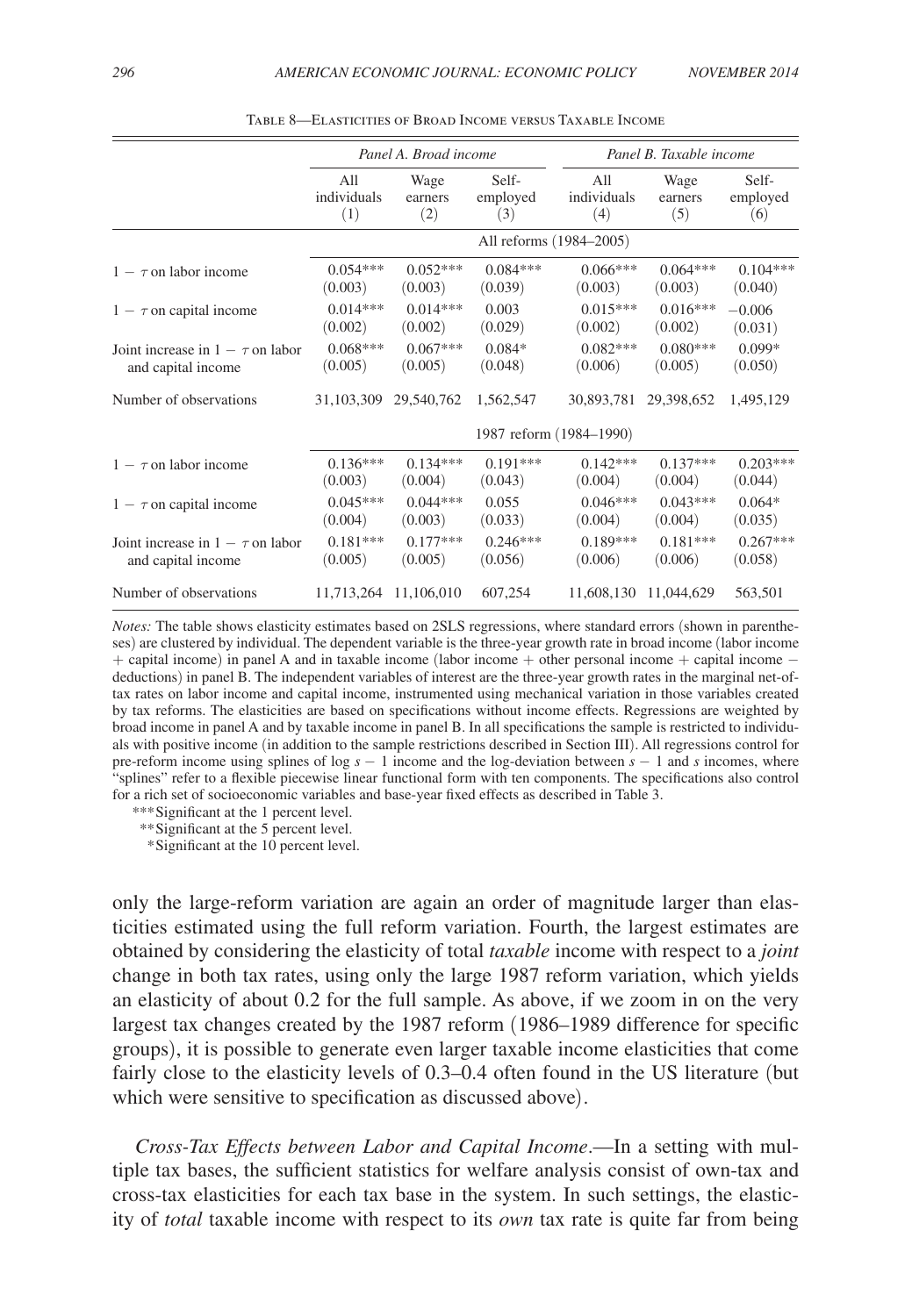<span id="page-27-0"></span>

|                                                   |             | Panel A. Labor income<br>with cross-tax effect of<br>capital income | Panel B. Negative capital<br>income with cross-tax<br>effect of labor income |             |  |
|---------------------------------------------------|-------------|---------------------------------------------------------------------|------------------------------------------------------------------------------|-------------|--|
| Pre-reform income controls                        | $Own$ -tax  | Cross-tax                                                           | $Own$ -tax                                                                   | Cross-tax   |  |
|                                                   | elasticity  | elasticity                                                          | elasticity                                                                   | elasticity  |  |
|                                                   | (1)         | (2)                                                                 | (3)                                                                          | (4)         |  |
|                                                   |             |                                                                     | All reforms (1984-2005)                                                      |             |  |
| No pre-reform income controls                     | $-0.123***$ | $-0.104***$                                                         | $-0.054***$                                                                  | $-0.012***$ |  |
|                                                   | (0.004)     | (0.003)                                                             | (0.007)                                                                      | (0.003)     |  |
| $log base-year (period s) income$                 | $0.067***$  | $-0.001$                                                            | $-0.112***$                                                                  | $0.216***$  |  |
|                                                   | (0.003)     | (0.003)                                                             | (0.006)                                                                      | (0.004)     |  |
| Splines of log base-year (period $s$ ) income     | $0.053***$  | 0.001                                                               | $-0.129***$                                                                  | $0.199***$  |  |
|                                                   | (0.004)     | (0.003)                                                             | (0.006)                                                                      | (0.004)     |  |
| Splines of $log s - 1$ income and $log deviation$ | $0.059***$  | $-0.000$                                                            | $-0.126***$                                                                  | $0.204***$  |  |
| between $s - 1$ and s incomes                     | (0.004)     | (0.003)                                                             | (0.005)                                                                      | (0.004)     |  |
| Number of observations                            |             | 26.394.236                                                          |                                                                              | 26,394,236  |  |
|                                                   |             | 1987 reform (1984-1990)                                             |                                                                              |             |  |
| No pre-reform income controls                     | $-0.118***$ | $-0.131***$                                                         | $-0.026***$                                                                  | $0.024***$  |  |
|                                                   | (0.005)     | (0.004)                                                             | (0.008)                                                                      | (0.005)     |  |
| $log base-year (period s) income$                 | $0.122***$  | $-0.023***$                                                         | $-0.137***$                                                                  | $0.223***$  |  |
|                                                   | (0.004)     | (0.004)                                                             | (0.007)                                                                      | (0.005)     |  |
| Splines of log base-year (period $s$ ) income     | $0.111***$  | $-0.020***$                                                         | $-0.147***$                                                                  | $0.203***$  |  |
|                                                   | (0.004)     | (0.005)                                                             | (0.007)                                                                      | (0.006)     |  |
| Splines of $log s - 1$ income and $log deviation$ | $0.124***$  | $-0.028***$                                                         | $-0.153***$                                                                  | $0.217***$  |  |
| between $s - 1$ and s incomes                     | (0.004)     | (0.004)                                                             | (0.007)                                                                      | (0.006)     |  |
| Number of observations                            |             | 8,398,725                                                           | 8,398,725                                                                    |             |  |

Table 9—Labor and Capital Income Elasticities: Own-Tax Effect and Cross-Tax Effect

*Notes:* The table shows elasticity estimates based on 2SLS regressions, where standard errors (shown in parentheses) are clustered by individual. The dependent variable is the three-year growth rate in real labor income (panel A) and in negative capital income in absolute value (panel B). The independent variables of interest are the three-year growth rates in the marginal net-of-tax rates on labor income (own-tax effect in panel A, cross-tax effect in panel B) and on capital income (cross-tax effect in panel A, own-tax effect in panel B). Both of these marginal net-of-tax rates are instrumented using three-year growth rates in simulated marginal net-of-tax rates under base-year behavior. All elasticities in the table are based on specifications without income effects. Regressions include taxpayers with positive labor income and negative capital income, and are otherwise based on the same sample restrictions and include the same controls as the specifications described in Tables 3, 6, and 7.

*\*\*\**Significant at the 1 percent level.

*\*\**Significant at the 5 percent level.

 *\**Significant at the 10 percent level.

sufficient by itself. This general insight is not just relevant to the Danish tax system with its multiple personal income tax bases, but applies to most, if not all, tax systems in the world as they always include more than one base (e.g., personal versus corporate income tax bases).

Our specifications have so far ignored potential cross-tax effects, although the taxable income and broad income elasticities estimated in the previous subsection at least did not have to rule them out. Here we take a first step toward a direct analysis of cross-tax effects between capital and labor income, exploiting the sharp differential tax variation across those income types created by the Danish reforms. We focus on the cross-tax effects between *negative* capital income and labor income both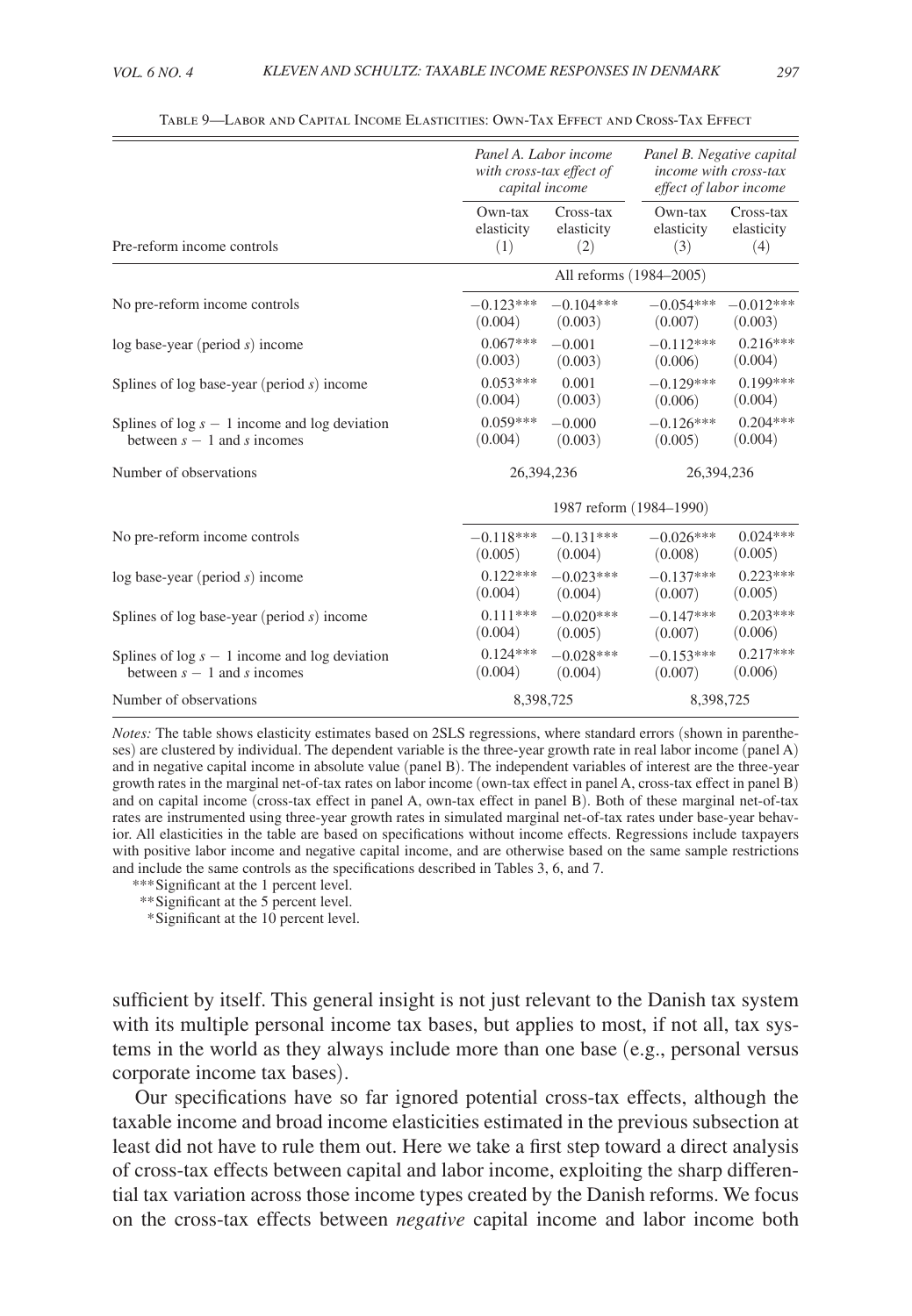because the tax variation between those two is less correlated than for positive capital income (see Figure 2) and because most of the population have negative capital income (giving us more power). [Table 9 s](#page-27-0)hows results of specifications with either labor income as the outcome (panel A) or negative capital income as the outcome (panel B), with each panel showing both the own-tax elasticity (labor income tax in panel A; capital income tax in panel B) and the cross-tax elasticity (capital income tax in panel A; labor income tax in panel B).

The following results emerge from the table. First, the own-tax elasticities estimated from specifications allowing for cross-tax effects are almost unaffected compared to the more parsimonious specifications considered earlier. This provides an additional robustness check on the previous results. Second, cross-elasticities of capital income with respect to the tax rate on labor income are much larger than the reverse cross-elasticity. This is not very surprising and is, at least in part, a mechanical implication of the fact that labor income is a much larger base than capital income. Third, since we consider positive income in panel A and negative income in panel B, the signs of the estimated cross-effects in the two panels are consistent and suggest that the two income forms are substitutes. The presence of substitutability is consistent with income shifting for tax avoidance purposes as discussed extensively in the previous literature (e.g., Saez, Slemrod, and Giertz 2012), but may also reflect real responses due to preferences.<sup>[21](#page-28-0)</sup> Fourth, consistent with the estimation of own-tax elasticities, we find that estimated cross-tax elasticities are larger and more significant when using only the large 1987 reform.

#### **V. Conclusion**

This paper has estimated taxable income responses using a series of Danish tax reforms and full-population administrative data since 1980. Two key advantages allow us to overcome the identification problems that plague the previous taxable income literature: the Danish income distribution has been very stable over time (eliminating bias from nontax changes in inequality) and the Danish tax reforms create large and compelling variation that is not strongly correlated with income level (eliminating or alleviating bias from mean reversion). We have provided compelling graphical evidence of taxable income responses, arguably representing the first nonparametrically identified evidence of taxable income elasticities using tax reforms. $22$  We have also presented panel regression evidence that is extremely robust to specification (such as pre-reform income controls), unlike previous results based on the United States and other countries that have been very fragile to specification.

Despite the clear advantages of the Danish setting, there is of course a concern about external validity of any single-country study and especially a small-country study. It would be interesting to know if the modest elasticity estimates for Denmark

<span id="page-28-0"></span> $^{21}$  Previous evidence on income shifting includes Slemrod (1996) and Gordon and Slemrod (2000) on shifting between personal and corporate income in the United States; Pirttilä and Selin (2011) on shifting between labor and capital income in Finland; and Kleven and Waseem (2013) on shifting between wage income and self-employment

<span id="page-28-1"></span> $22$ There is also clear graphical evidence of taxable income responses based on bunching approaches, but those approaches are likely to be (more) affected by optimization frictions and therefore more difficult to interpret.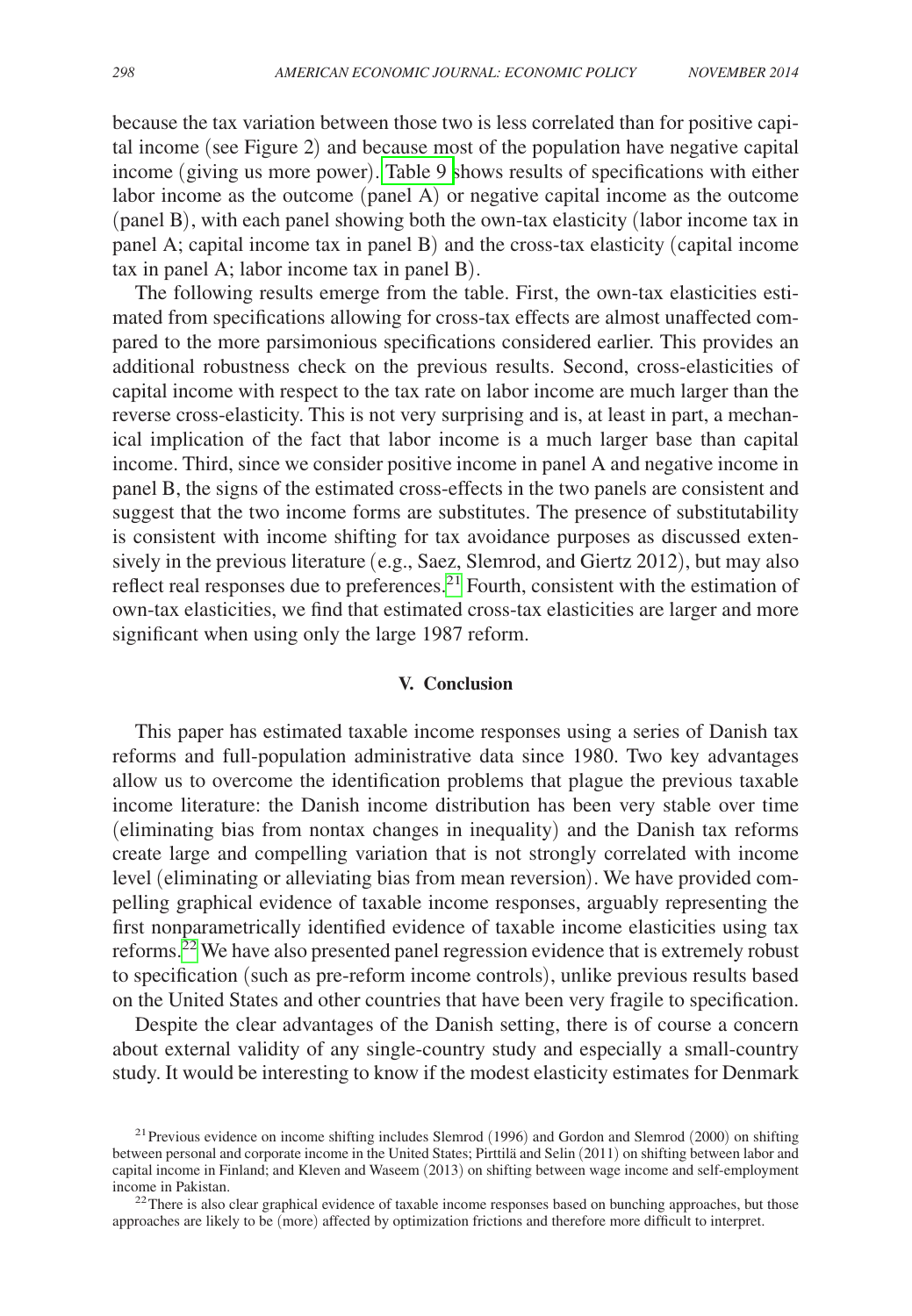<span id="page-29-0"></span>compared to the United States can be explained solely by better identification or if they are partly explained by a difference in the true elasticities due to different preferences, tax system, etc. This question is particularly important because taxable income elasticities are not structural parameters that depend only on individual preferences, but depend in important ways on the opportunities for tax avoidance and tax evasion that are a reflection of policy choices (Slemrod 1998; Slemrod and Kopczuk 2002). The fairly low taxable income elasticities that we find for Denmark, despite the presence of very high marginal tax rates, suggests that the Danish system offers small opportunities for avoidance and evasion. There are two main reasons for this. First, tax bases are very broad and offer limited opportunities for deductions and negative capital income to count against the income tax base. Second, as shown by Kleven et al. (2011), tax enforcement is very effective and overall tax compliance is high due to the widespread use of double-reporting by third parties such as employers and financial institutions. The overall conclusion that emerges from the two studies together is that a tax system with the broadest possible bases and extensive use of information reporting can impose high marginal tax rates with fairly modest behavioral responses.

| <b>APPENDIX</b> |  |
|-----------------|--|
|                 |  |

|                                           | Full sample<br>(1) | Wage earners<br>(2) | Self-employed<br>(3) |
|-------------------------------------------|--------------------|---------------------|----------------------|
| Demographics                              |                    |                     |                      |
| Age                                       | 40.5               | 40.0                | 48.3                 |
| Number of children $(0-17 \text{ years})$ | 0.7                | 0.7                 | 0.7                  |
| Labor market experience (years)           | 13.2               | 13.6                | 7.2                  |
| Male (percent)                            | 52.5               | 51.3                | 72.2                 |
| Married (percent)                         | 55.1               | 54.1                | 71.4                 |
| Primary and secondary education (percent) | 41.8               | 41.8                | 42.7                 |
| Vocational education (percent)            | 41.8               | 41.6                | 44.1                 |
| Tertiary education (percent)              | 16.4               | 16.6                | 13.2                 |
| Taxable income                            |                    |                     |                      |
| Labor income                              | 247,935            | 249,328             | 226,275              |
| Other personal income                     | 3,204              | 737                 | 41,554               |
| Capital income                            | $-27,585$          | $-27,760$           | $-24,853$            |
| Deductions                                | 16,056             | 16,490              | 9,299                |
| Fraction of taxpayers at kink points      |                    |                     |                      |
| Top kink (percent)                        | 2.4                | 2.0                 | 8.4                  |
| Middle kink (percent)                     | 2.4                | 2.4                 | 1.7                  |
| Bottom kink (percent)                     | 1.2                | 1.0                 | 3.8                  |
| Number of observations                    | 37,599,492         | 35,326,867          | 2,272,625            |

Table A1—Summary Statistics for the Estimation Sample (*1984–2005*)

*Notes:* The table shows sample means. Monetary values are shown in real 2005 Danish kroner (DKK), where US\$ 1 = 5.6 DKK as of August 2013. Taxpayers at kink points are defined as those who have an income within a range of 5,000 DKK of the top kink, 3,000 DKK of the middle kink, and 2,000 DKK of the bottom kink, respectively.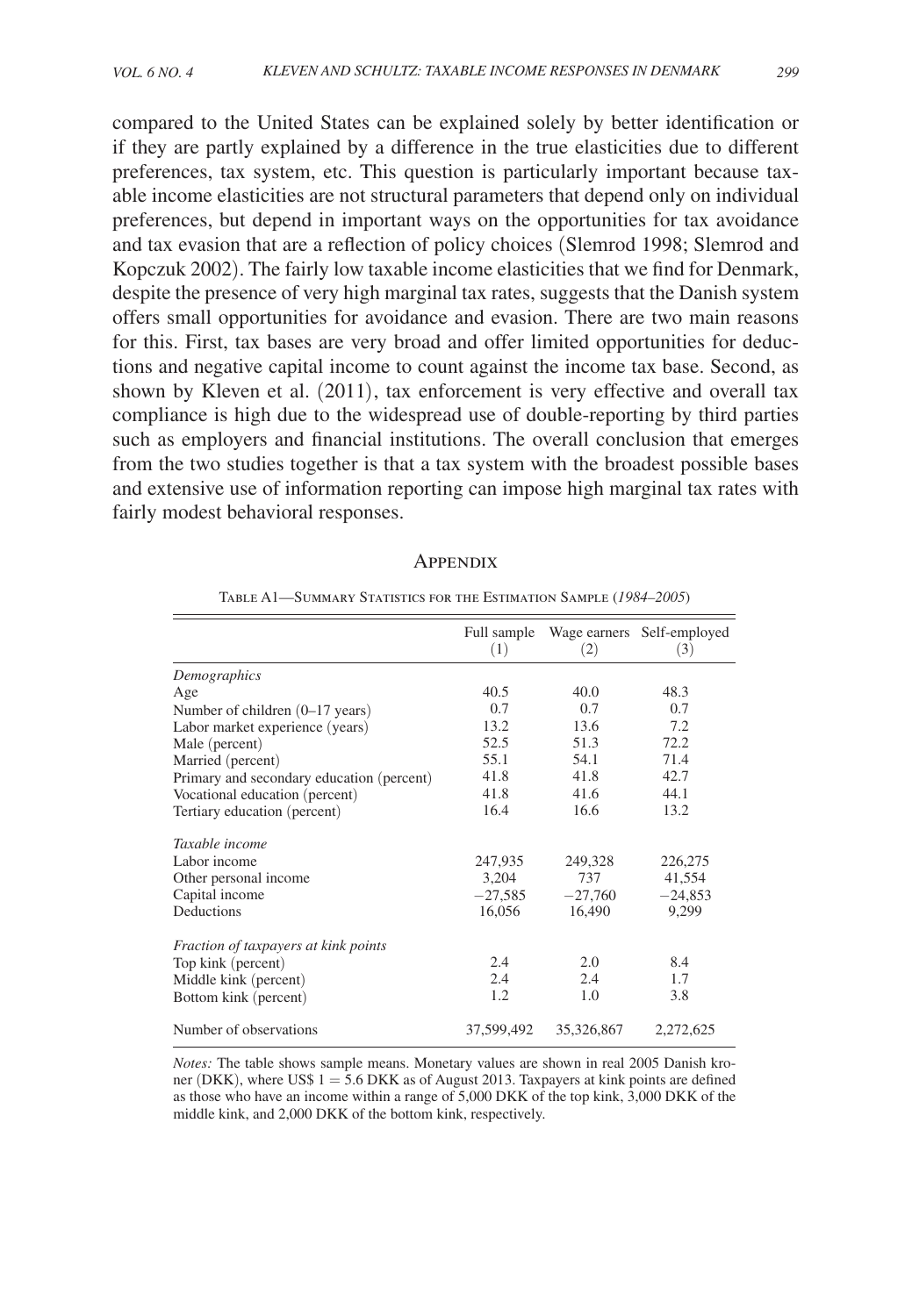#### **REFERENCES**

- **Aarbu, Karl O., and Thor O. Thoresen.** 2001. "Income Responses to Tax Changes—Evidence from the Norwegian Tax Reform." *National Tax Journal* 54 (2): 319–38.
- **Atkinson, Anthony B., Thomas Piketty, and Emmanuel Saez.** 2011. "Top Incomes in the Long Run of History." *Journal of Economic Literature* 49 (1): 3–71.
- **Auten, Gerald, and Robert Carroll.** 1999. "The Effect of Income Taxes on Household Behavior." *Review of Economics and Statistics* 81 (4): 681–93.
- **Blomquist, Sören, and Håkan Selin.** 2010. "Hourly Wage Rate and Taxable Labor Responsiveness to Changes in Marginal Tax Rates." *Journal of Public Economics* 94 (11–12): 878–89.
	- **Blundell, Richard W., and Thomas MaCurdy.** 1999. "Labor Supply: A Review of Alternative Approaches." In *Handbook of Labor Economics*, Vol. 3A, edited by Orley Ashenfelter and David Card, 1559–1695. Amsterdam: Elsevier Science.
	- **Brewer, Mike, Emmanuel Saez, and Andrew Shephard** 2010. "Means Testing and Tax Rates on Earnings." In *Dimensions of Tax Design: the Mirrlees Review*, edited by James Mirrlees et al., 90–173. Oxford: Oxford University Press.
- **Chetty, Raj.** 2012. "Bounds on Elasticities with Optimization Frictions: A Synthesis of Micro and Macro Evidence on Labor Supply." *Econometrica* 80 (3): 969–1018.
- **Chetty, Raj, John N. Friedman, Tore Olsen, and Luigi Pistaferri.** 2011. "Adjustment Costs, Firm Responses, and Micro vs. Macro Labor Supply Elasticities: Evidence from Danish Tax Records." *Quarterly Journal of Economics* 126 (2): 749–804.
- **Feldstein, Martin.** 1995. "The Effect of Marginal Tax Rates on Taxable Income: A Panel Study of the 1986 Tax Reform Act." *Journal of Political Economy* 103 (3): 551–72.
- **Feldstein, Martin.** 1999. "Tax Avoidance and the Deadweight Loss of the Income Tax." *Review of Economics and Statistics* 81 (4): 674–80.
- **Gelber, Alexander M.** 2012. "Taxation and the Earnings of Husbands and Wives: Evidence from Sweden." *Review of Economics and Statistics* 96 (2): 287–305.
- **Giertz, Seth H.** 2007. "The Elasticity of Taxable Income over the 1980s and 1990s." *National Tax Journal* 60 (4): 743–68.
- **Goolsbee, Austan.** 2000. "What Happens When You Tax the Rich? Evidence from Executive Compensation." *Journal of Political Economy* 108 (2): 352–78.
	- **Gordon, Roger H., and Joel Slemrod.** 2000. "Are 'Real' Responses to Taxes Simply Income Shifting between Corporate and Personal Tax Bases?" In *Does Atlas Shrug? The Economic Consequences of Taxing the Rich*, edited by Joel B. Slemrod, 240–80. Cambridge: Harvard University Press.
- **Gruber, Jon, and Emmanuel Saez.** 2002. "The Elasticity of Taxable Income: Evidence and Implications." *Journal of Public Economics* 84 (1): 1–32.
- **Hansson, Åsa.** 2007. "Taxpayers' Responsiveness to Tax Rate Changes and Implications for the Cost of Taxation in Sweden." *International Tax and Public Finance* 14: 563–82.
- **Kleven, Henrik Jacobsen, Martin B. Knudsen, Claus Thustrup Kreiner, Søren Pedersen, and Emmanuel Saez.** 2011. "Unwilling or Unable to Cheat? Evidence from a Tax Audit Experiment in Denmark." *Econometrica* 79 (3): 651–92.
- **Kleven, Henrik Jacobsen, and Esben Anton Schultz.** 2012. "Estimating Taxable Income Responses Using Danish Tax Reforms." London School of Economics (LSE) Working Paper PEP 13.
- **Kleven, Henrik Jacobsen, and Esben Anton Schultz.** 2014. "Estimating Taxable Income Responses Using Danish Tax Reforms: Dataset." *American Economic Journal: Economic Policy*. [http://](http://dx.doi.org/10.1257/pol.6.4.271) [dx.doi.org/10.1257/pol.6.4.271.](http://dx.doi.org/10.1257/pol.6.4.271)
- **Kleven, Henrik Jacobsen, and Mazhar Waseem.** 2013. "Using Notches to Uncover Optimization Frictions and Structural Elasticities: Theory and Evidence from Pakistan." *Quarterly Journal of Economics* 128 (2): 669–723.
- **Kopczuk, Wojciech.** 2005. "Tax Bases, Tax Rates, and the Elasticity of Reported Income." *Journal of Public Economics* 89 (11–12): 2093–2119.
- **Kopczuk, Wojciech.** 2012. "The Polish Business 'Flat' Tax and Its Effect on Reported Incomes: A Pareto Improving Tax Reform?" <http://www.columbia.edu/~wk2110/bin/PolishFlatTax.pdf>.
- **Moffitt, Robert, and Mark O. Wilhelm.** 2000. "Taxes and Labor Supply Decisions of the Affluent." In *Does Atlas Shrug? The Economic Consequences of Taxing the Rich*, edited by Joel B. Slemrod, 193–234. Russell Sage Foundation.
- **Pirttilä, Jukka, and Håkan Selin.** 2011. "Income Shifting within a Dual Income Tax System: Evidence from the Finnish Tax Reform of 1993." *Scandinavian Journal of Economics* 113 (1): 120– 44.